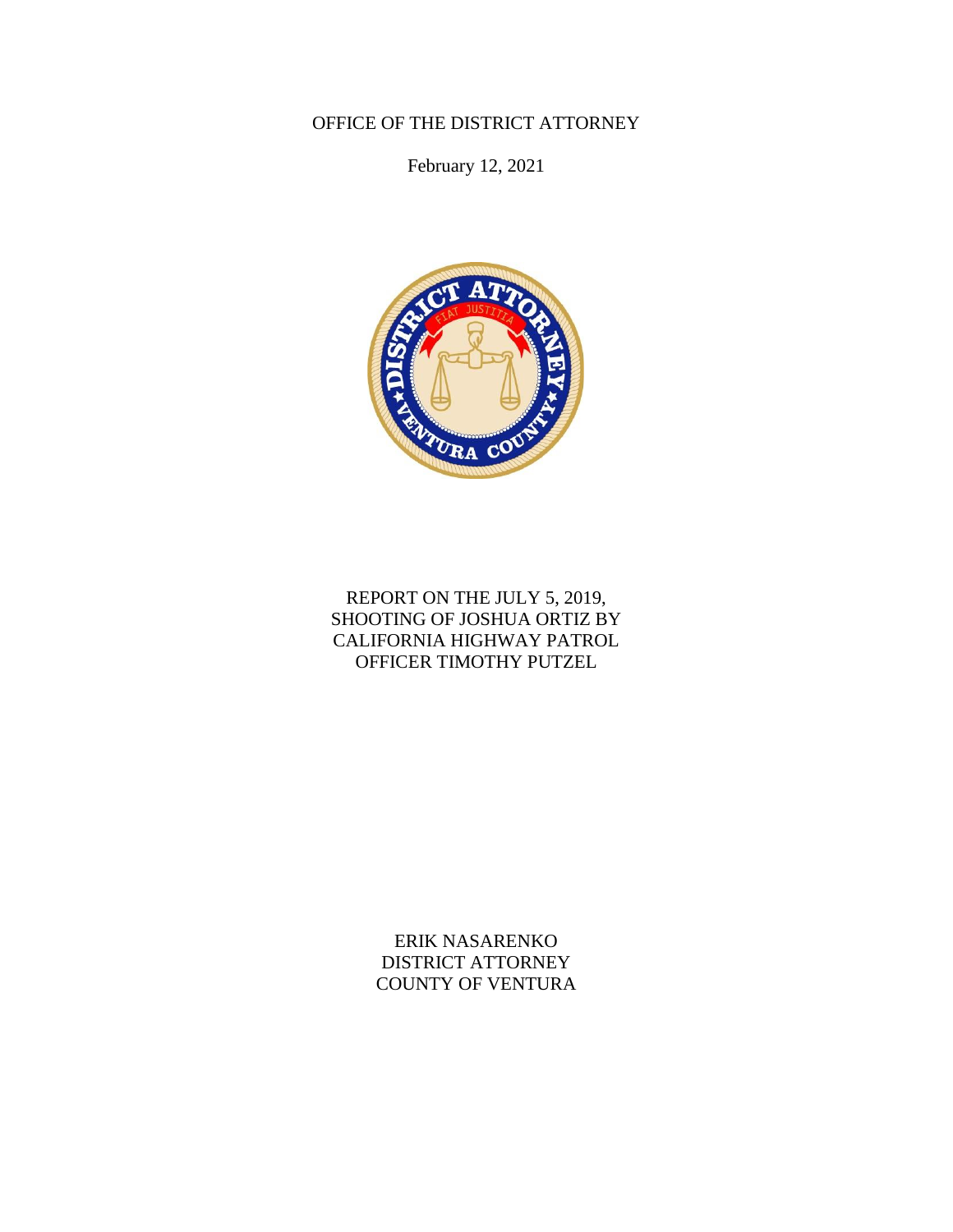## **TABLE OF CONTENTS**

| I.   |                                                                            |  |
|------|----------------------------------------------------------------------------|--|
| II.  |                                                                            |  |
|      |                                                                            |  |
|      |                                                                            |  |
|      |                                                                            |  |
|      |                                                                            |  |
|      |                                                                            |  |
|      |                                                                            |  |
|      |                                                                            |  |
|      |                                                                            |  |
|      |                                                                            |  |
|      | C. Prior Arrest of Joshua Ortiz by Port Hueneme Police on June 5, 2019  17 |  |
|      |                                                                            |  |
| III. |                                                                            |  |
|      |                                                                            |  |
|      |                                                                            |  |
|      |                                                                            |  |
|      |                                                                            |  |
| IV.  |                                                                            |  |
|      |                                                                            |  |
|      |                                                                            |  |
| V.   |                                                                            |  |
| VI.  |                                                                            |  |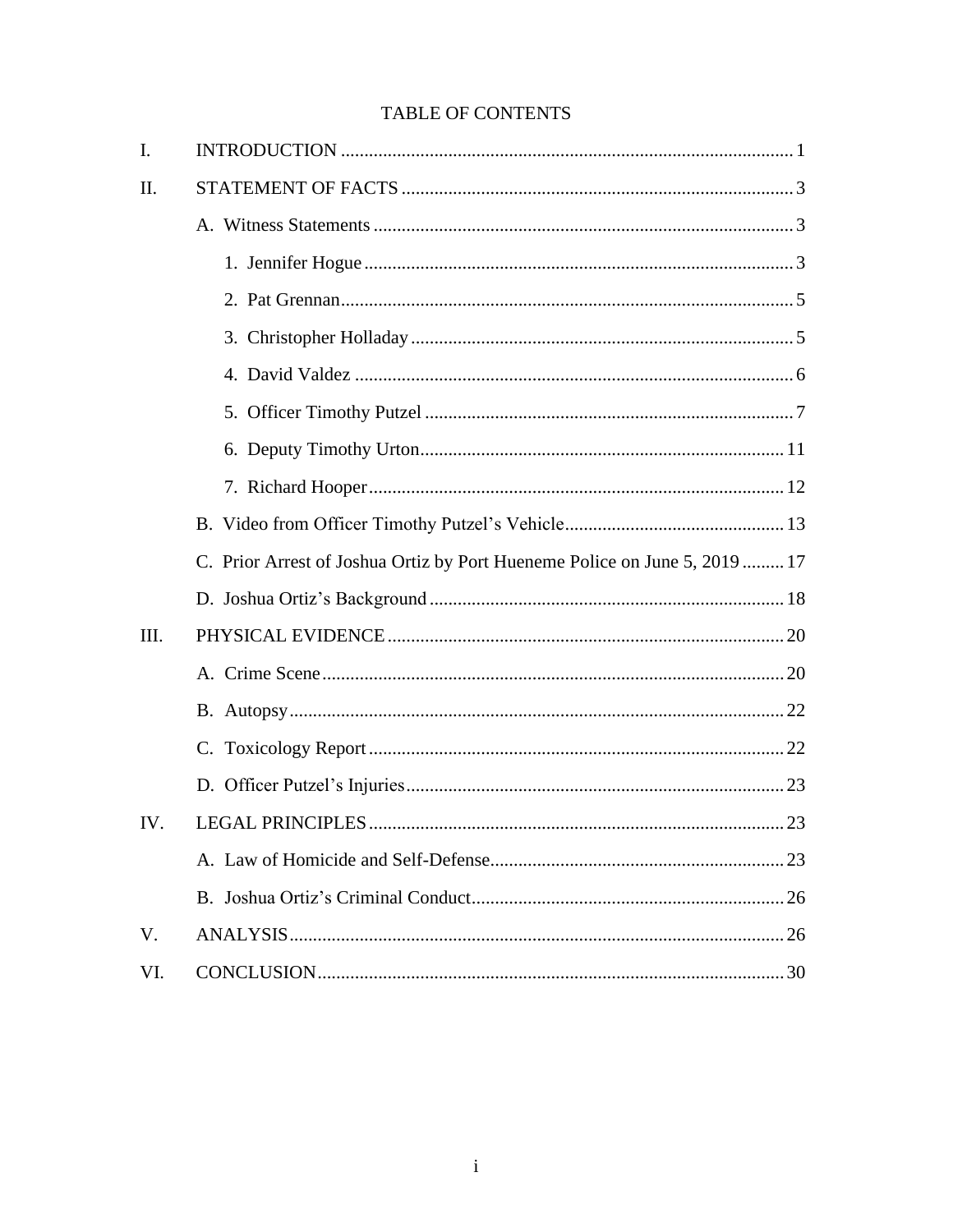#### INTRODUCTION

I.

On July 5, 2019, at approximately 5:41 a.m., the California Highway Patrol ("CHP") in Ventura received a call regarding a male "running into traffic" on Highway 33 in the area of Old Creek Road near the unincorporated town of Oak View. The caller, Jennifer Hogue, described the subject as having long blonde hair, a red shirt, khaki pants, and work boots. Hogue added that the subject was "looking to get hit by a car."

Officer Timothy Putzel had just recently started his morning shift as a uniformed highway patrol officer out of the Ventura CHP Office. Officer Putzel was in the city of Ventura at the time he was dispatched at approximately 5:42 a.m. While in route, Ventura CHP dispatch received another call at 5:50 a.m. regarding a male walking in the middle of Highway 33 between Casitas Springs and Oak View. The caller, Pat Grennan, described the individual as a white male, with long, dirty blonde hair, and approximately 35 years old.

As Officer Putzel drove northbound on Highway 33 past Old Creek Road, he saw a subject, later identified as Joshua Ortiz, matching the description of the 911 calls. By this time, Ortiz was shirtless. Officer Putzel decided to continue driving past Ortiz due to the narrow shoulder and high speed of traffic at that location. Officer Putzel staged his vehicle on West Portal Street, on the west side of Highway 33. As Officer Putzel saw Ortiz walking up the highway, he pulled his vehicle across Highway 33 to East Portal Street. Officer Putzel made eye contact with Ortiz and raised his hand for Ortiz to stop.

As Officer Putzel exited his vehicle, he was immediately struck in the head by a flurry of punches from Ortiz. Officer Putzel attempted to create space between himself and Ortiz by running towards the front of his vehicle. At this point, the recording system attached to his police vehicle ("MVARS") recorded the remainder of the incident. Ortiz continued to strike Officer Putzel in the head with multiple blows. Officer Putzel attempted to unholster his taser but was unsuccessful.

1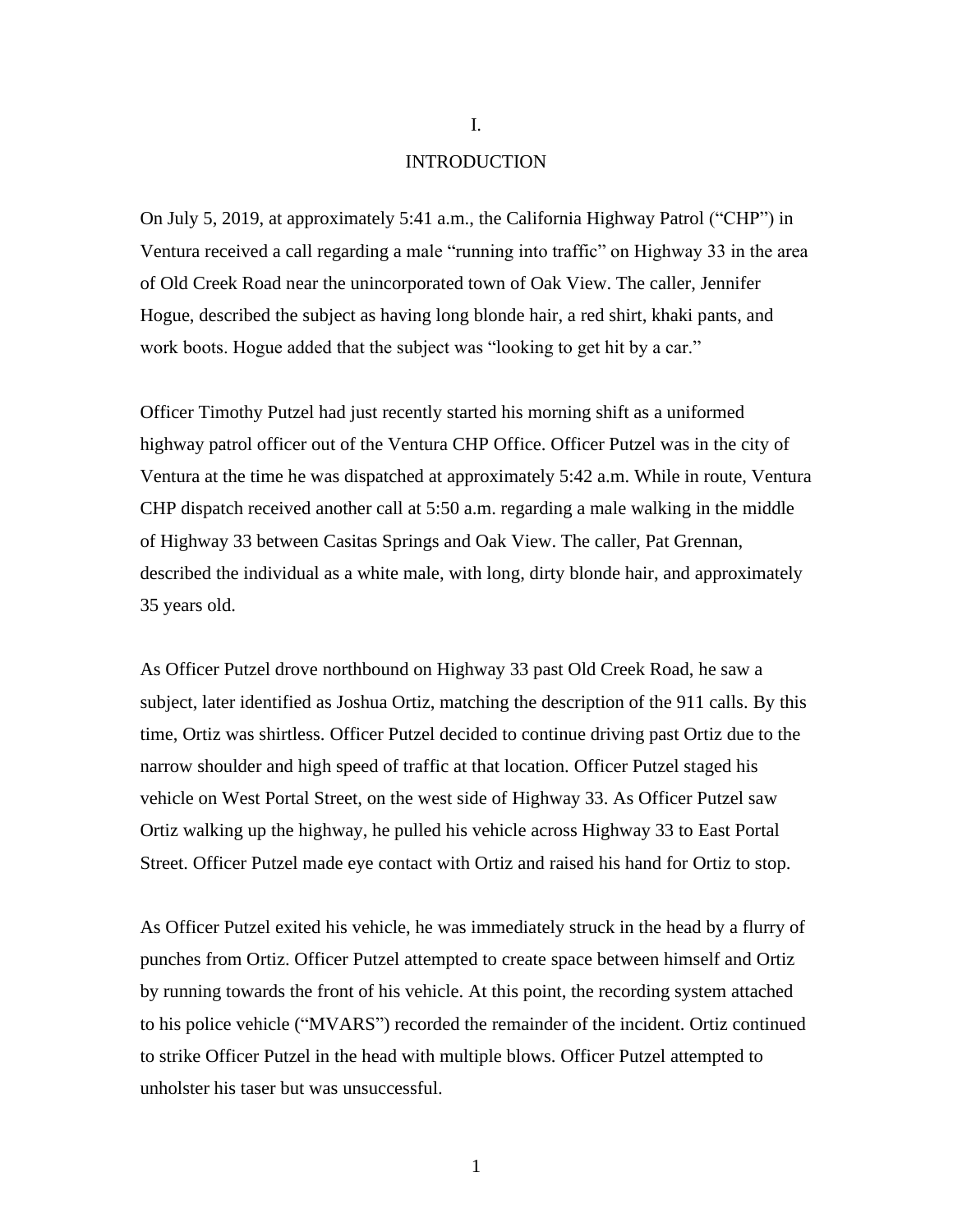Ortiz got Officer Putzel into a chokehold from behind and threw him to the ground. Officer Putzel was on his back with Ortiz standing over him. Officer Putzel attempted to ward off Ortiz by kicking up at him, which Ortiz simply pushed away. Ortiz continued to punch Officer Putzel in the face while he was lying on the ground.

Officer Putzel unholstered his pistol. He shot Ortiz one time in the chest. Officer Putzel got to his feet and pointed his pistol at Ortiz, who lay on the ground.

At 6:08 a.m., Officer Putzel broadcast on the radio that shots were fired. Ventura County Sheriff's Deputy Timothy Urton responded to the scene one minute later. Both Deputy Urton and Officer Putzel began lifesaving efforts on Ortiz. Deputy Urton began chest compressions and Officer Putzel administered breaths with a bag valve mask.

Emergency medical personnel as well as additional officers and deputies from the CHP and Ventura County Sheriff's Office began to arrive on scene. At approximately 6:15 a.m., firefighters from the Ventura County Fire Department and paramedics from Lifeline Medical Transport took over lifesaving efforts. Ortiz was pronounced dead at 6:27 a.m.

An analysis of Ortiz's blood by the Ventura County Sheriff's Office Forensic Sciences Laboratory revealed Ortiz's blood alcohol content was 0.03 percent. He did not test positive for any controlled substances.

The District Attorney's Office has an officer-involved shooting team available to all Ventura County law enforcement agencies to assist in the investigation of officerinvolved shootings. Once the District Attorney's Office was notified of the shooting, Senior Deputy District Attorney Blake Heller and District Attorney Investigator Heather Tallent responded to the shooting scene and consulted with the investigating officers.

The Ventura County Sheriff's Office investigated the shooting, which included interviewing witnesses, collecting physical evidence, and photographing the area of the shooting.

2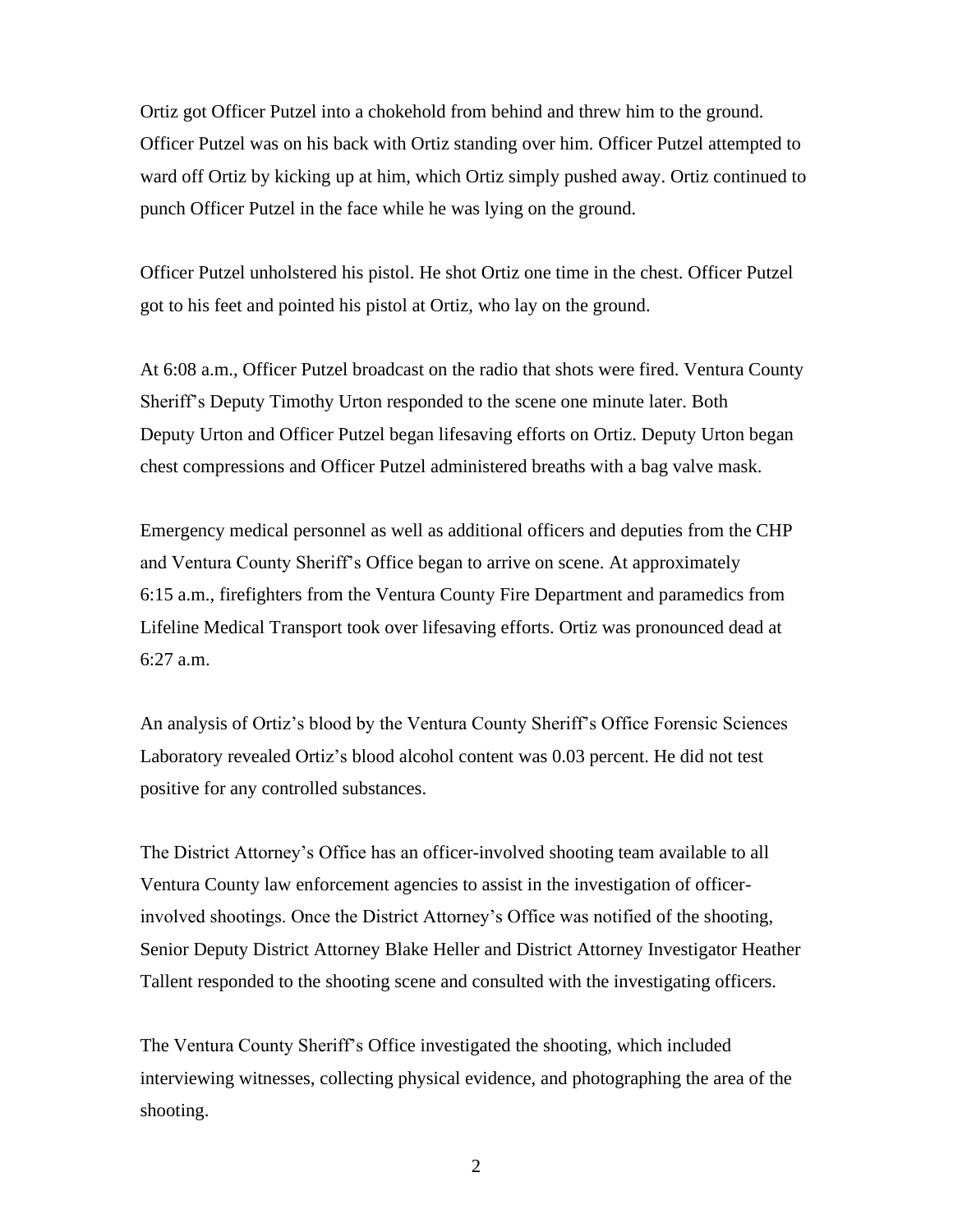In December 2019, the Ventura County Sheriff's investigation materials were submitted to the District Attorney's Office for a determination of whether the shooting of Joshua Ortiz was justified and, if not, whether criminal charges should be filed. The scope of the District Attorney's review was limited to those issues.

Senior Deputy District Attorney Blake Heller was assigned to review this case. He examined approximately 550 pages of reports, materials, and recordings, including interviews of police and civilian witnesses, diagrams, photographs, videos, records, radio transmissions, and medical documents.

Based on the evidence available for review, the District Attorney's independent investigation, and the applicable legal authorities, it is the opinion of the District Attorney that the shooting of Joshua Ortiz by California Highway Patrol Officer Timothy Putzel was justified and not a criminal act.

# II. STATEMENT OF FACTS

### A. Witness Statements

Numerous individuals were interviewed, including the involved officers, emergency medical personnel, and civilian witnesses. Summaries of the most pertinent witness statements are set forth below.

### 1. Jennifer Hogue

At 5:41 a.m., on July 5, 2019, Jennifer Hogue placed a call to 911. The call was recorded. Hogue reported a male subject was "running into traffic looking to get hit by a car" near Highway 33 and Old Creek Road. She described the subject as having long blonde hair, and wearing a red shirt, khaki pants, and work boots. Hogue indicated that the male ran in front of her car when he saw her approaching. Dispatch then advised patrol of the call.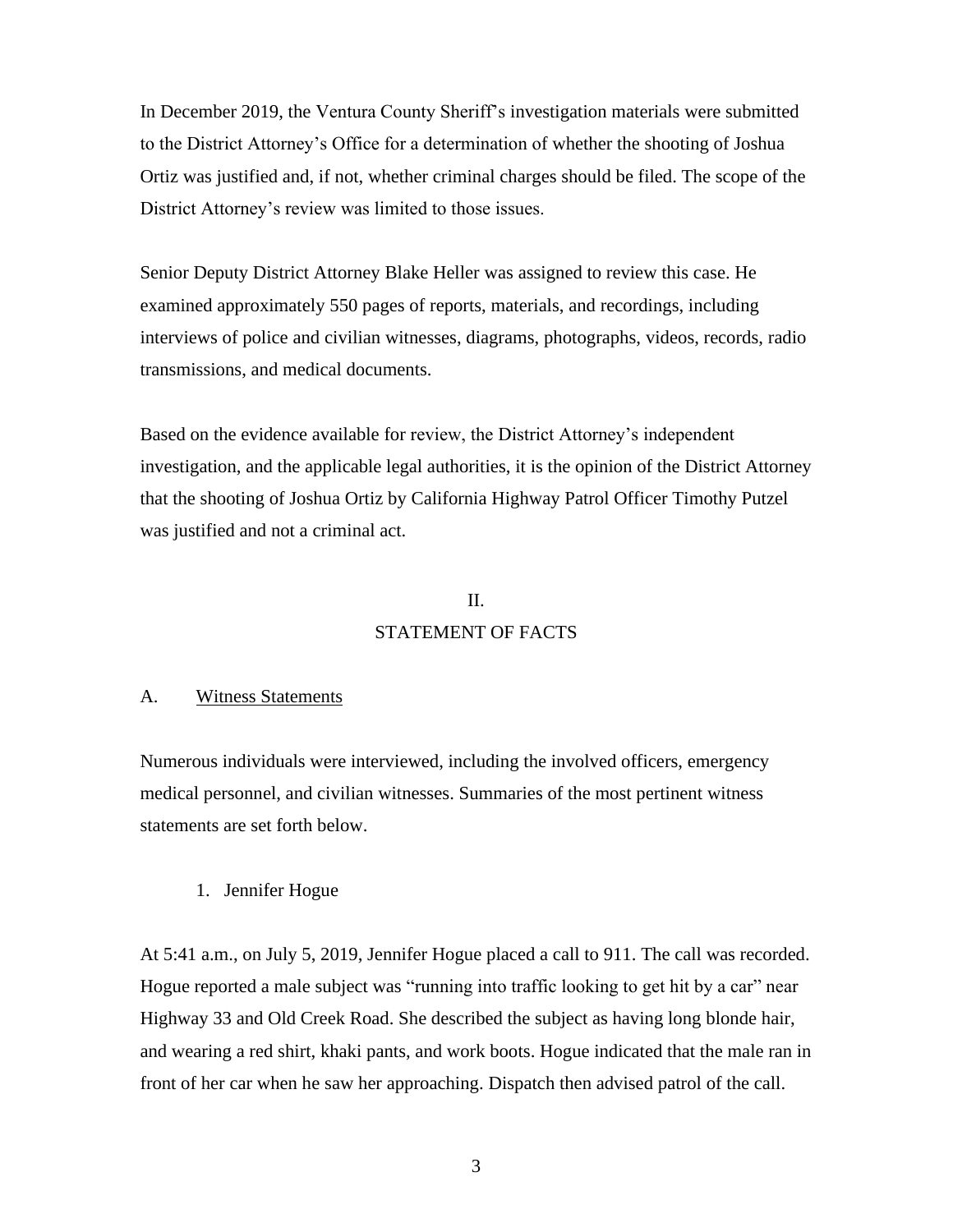Detective Francis Saleh interviewed Hogue in more detail later that day. Hogue indicated that she was driving northbound on Highway 33 that morning on her way to work in Ojai. At approximately 5:35–5:40 a.m., she was near the "big red barn" at the intersection of Old Creek Road. She saw a man, later identified as Ortiz, walking on the shoulder in the same direction of travel. Ortiz was walking "a little bit more in the street" and she started to slow down. Ortiz made eye contact with her and started walking towards her car. He then ran towards the front of her car.

Hogue indicated she was driving approximately 50 mph and had to swerve into oncoming traffic to avoid him. Hogue looked in her rearview mirror and saw that Ortiz was still coming towards her car. She quickly drove around the corner and called 911.

Hogue indicated that she had a weird feeling when she made eye contact with Ortiz. She thought, "This dude doesn't want to live at the moment." It felt to her like he was "trying to commit suicide by my car." Ortiz had an unsteady gait, and she felt he was mentally unstable. Hogue indicated that she presently worked in the medical field and has seen weird "snaps" like that with her clients. Hogue felt like Ortiz saw her as "an opportunity to take his life."

Hogue later called Detective Saleh and said she remembered that Ortiz touched her car with his hand. Hogue noticed a handprint on the hood of her car that was not there previously. Detective Saleh met with Hogue and took a photo of the handprint.



*Photographs of the hood of Jennifer Hogue's vehicle, purporting to show a handprint made by Joshua Ortiz.*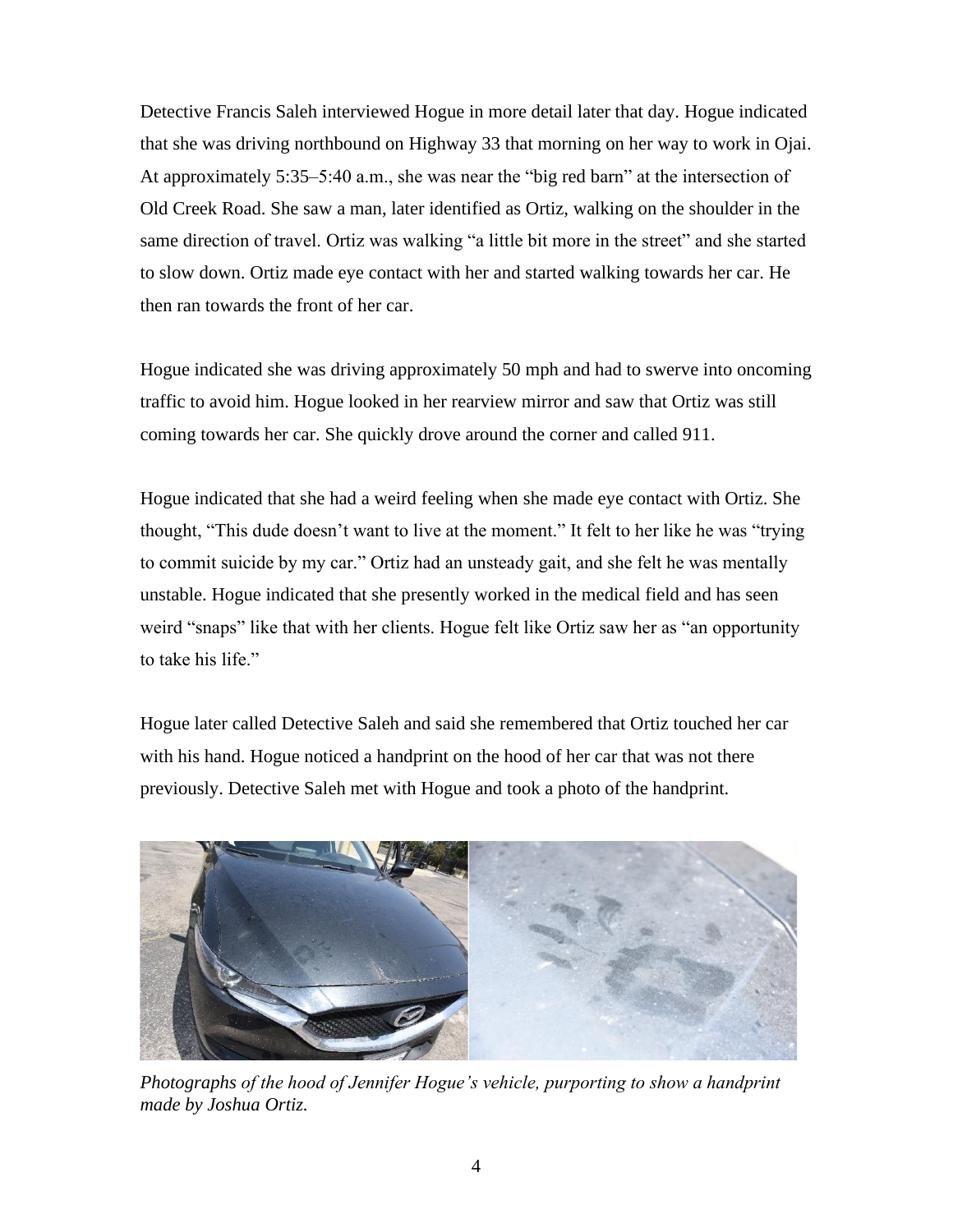### 2. Pat Grennan

At 5:50 a.m., on July 5, 2019, Pat Grennan placed a call to 911. The call was recorded. Grennan reported a male subject was walking in the middle of the roadway on Highway 33 between Casitas Springs and Oak View. Grennan described the subject as a white male, approximately 35 years old, and having long dirty blonde hair. Grennan expressed concern that someone was going to hit the subject.

Detective Francis Saleh interviewed Grennan in more detail later that day. Grennan said he was driving southbound on Highway 33 at approximately 5:30–5:40 a.m., near Old Creek Road. He was travelling in the "canyon area" between Casitas Springs and Oak View when he saw an individual, later identified as Ortiz, with a red shirt in the middle of the roadway. Ortiz was walking uphill, northbound, in the "dead middle" of Highway 33. Grennan indicated a truck in front of him swerved and then Grennan swerved to avoid hitting Ortiz. Ortiz hit Grennan's driver's side window with his hand. Grennan remarked, "It scared the piss out of me." After Grennan swerved, he saw Ortiz do the same thing to a truck that was travelling behind Grennan.

Grennan described Ortiz as having a "crazed look. Bug-eyed and screaming at people." Grennan thought Ortiz was "looking for somebody to kill him." Ortiz was wearing a bright red shirt and khaki pants. Grennan further described Ortiz as a tall, slender, white male with long dirty blonde hair.

## 3. Christopher Holladay

Christopher Holladay lived across Highway 33 from where the shooting occurred on Spring Street in Oak View. His residence faced east, in direct line of sight from where the shooting took place. Holladay indicated that he was in his driveway preparing to leave for work when he observed a marked CHP vehicle parked on West Portal Street at the intersection of Highway 33. After several minutes, he saw the vehicle had moved across Highway 33 onto East Portal Street.

5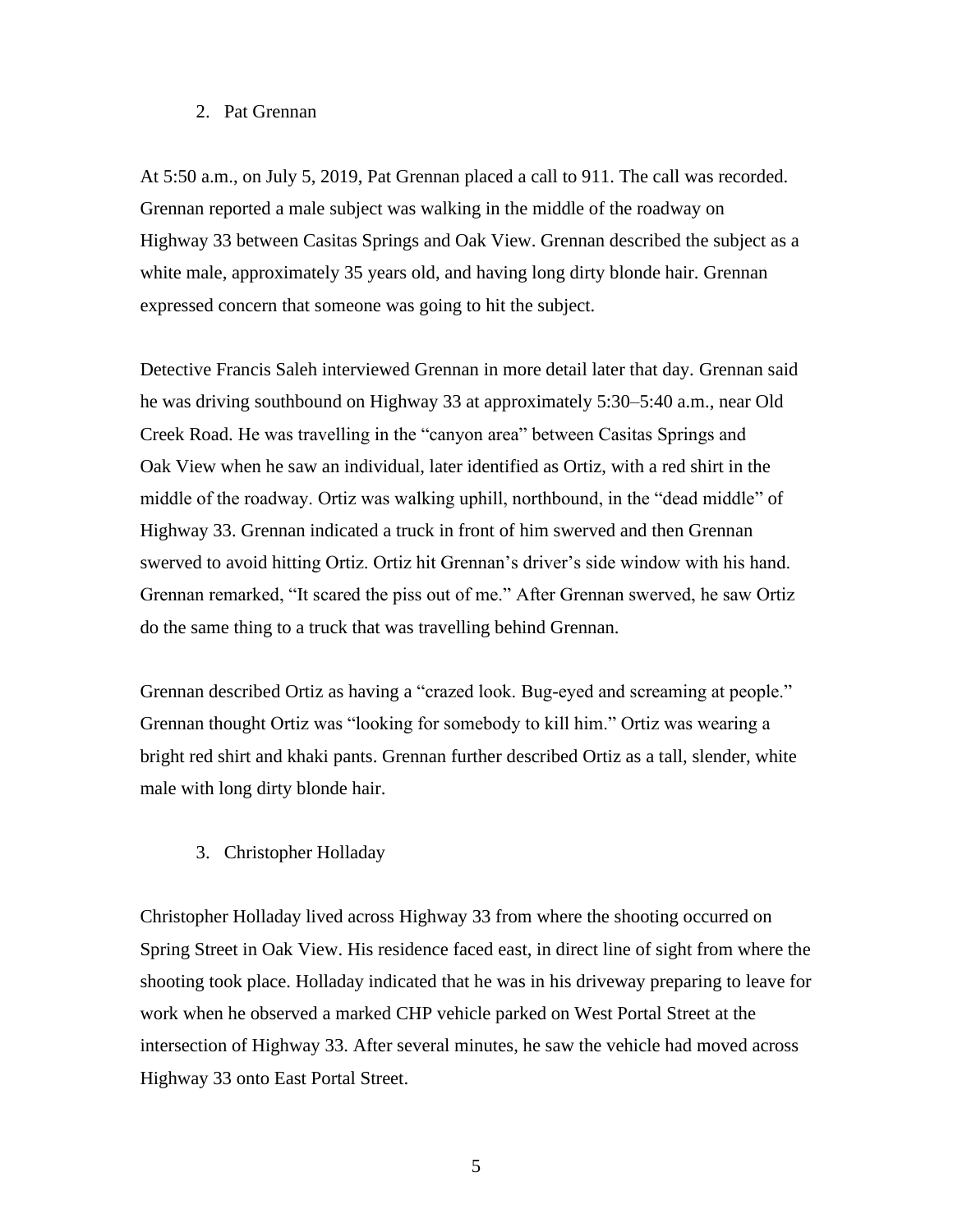Holladay witnessed the CHP officer, later identified as Officer Putzel, begin to exit his vehicle. Immediately, a male subject, later identified as Joshua Ortiz, began to attack Officer Putzel. Holladay stated, "I saw [Ortiz] swinging into the car right on [Officer Putzel] . . . and he opens the door and they start brawling, and [Ortiz] is getting the better of [Officer Putzel]."

Holladay added additional detail to the beginning of the incident. He indicated that Ortiz attacked Officer Putzel while the officer was still in his vehicle. According to Holladay, "[Officer Putzel] didn't even get a chance to get out." Holladay stated that Ortiz was hitting Officer Putzel in the head. Officer Putzel appeared to be stunned by the blows. As the attack continued, Holladay stated, "[Ortiz] was just on [Officer Putzel], all over him and swinging."

At one point, Holladay saw Officer Putzel on the ground "on all fours" while Ortiz was "on him." Holladay witnessed Officer Putzel shoot one time. Holladay showed Detective James Douglas the positioning of Officer Putzel by getting on one knee and holding his right hand near his rib cage.

Holladay witnessed Officer Putzel retrieve a bag from his vehicle and begin CPR. Holladay stood across Highway 33 until Officer Putzel indicated that he was okay. Holladay remarked, "[Officer Putzel] was really concerned with trying to keep [Ortiz] alive, and I was like, 'Dude, he's dead.'" Holladay indicated that he was approximately halfway down East Portal Street, and almost to the stop sign, when he witnessed the assault.

### 4. David Valdez

After the incident, David Valdez's mother went to the CHP office in Ventura and indicated that her son had witnessed the incident earlier that morning. Detective Gabriel Gonzales responded to David Valdez's residence to conduct a recorded interview. Valdez lived in the neighborhood across Highway 33 from where the incident occurred.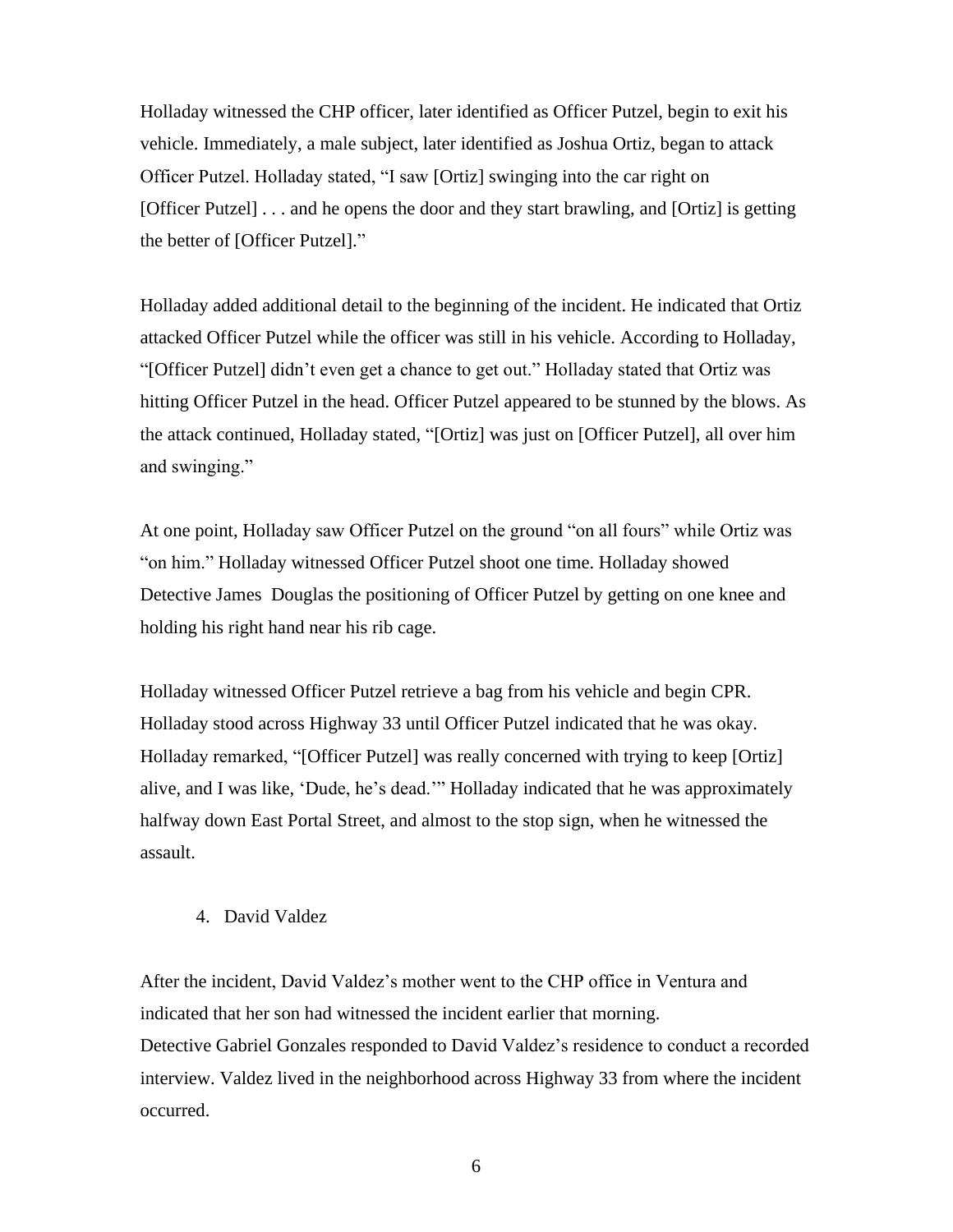At approximately 6:00 a.m., on July 5, 2019, Valdez left his house for work. He drove to the stop sign of West Portal Street at Highway 33. He saw a CHP officer, later identified as Officer Timothy Putzel, exit his patrol vehicle on East Portal Street. He thought Officer Putzel had closed the door to his patrol vehicle. He saw Ortiz walk towards Officer Putzel and throw punches at the officer's head.

Valdez briefly checked the traffic from each direction. When he looked up, Officer Putzel was on his back and Ortiz stood over him punching and kicking him. Valdez heard and saw the officer shoot Ortiz. Officer Putzel was still on his back when he shot Ortiz. Afterward, he saw Officer Putzel walk towards the curb and later walk towards Ortiz, who had put his hand up.

Valdez indicated that he was stopped at the stop sign for a total of 3–5 minutes. The sun was out, and there was some fog that did not impede his view. Valdez drove away on Highway 33 after the incident was over.

5. Officer Timothy Putzel

Officer Putzel spoke briefly at the scene, where he indicated that there was only one suspect, later identified as Ortiz. Officer Putzel indicated he fired one round in the direction of a dirt berm on the north edge of East Portal Street.

On July 9, 2019, Officer Putzel gave a voluntary statement to Detectives Gabriel Gonzales and Cyrus Zadeh at the Ventura County Sheriff's Headquarters.<sup>1</sup> Officer Putzel was present with his representative from the CHP, Officer Russell Carver.

Officer Putzel started his shift briefing at 5:00 a.m., on July 5, 2019. He dressed at work in his standard patrol uniform, consisting of one "California Highway Patrol" patch on each shoulder, a "California Highway Patrol" badge on the left front side of his uniform,

<sup>&</sup>lt;sup>1</sup> Officer Carver requested that the interview be delayed until July 9, 2019, as Officer Putzel was taking pain medication for a fractured orbital socket. Officer Putzel reviewed the MVARS video from his vehicle prior to the interview.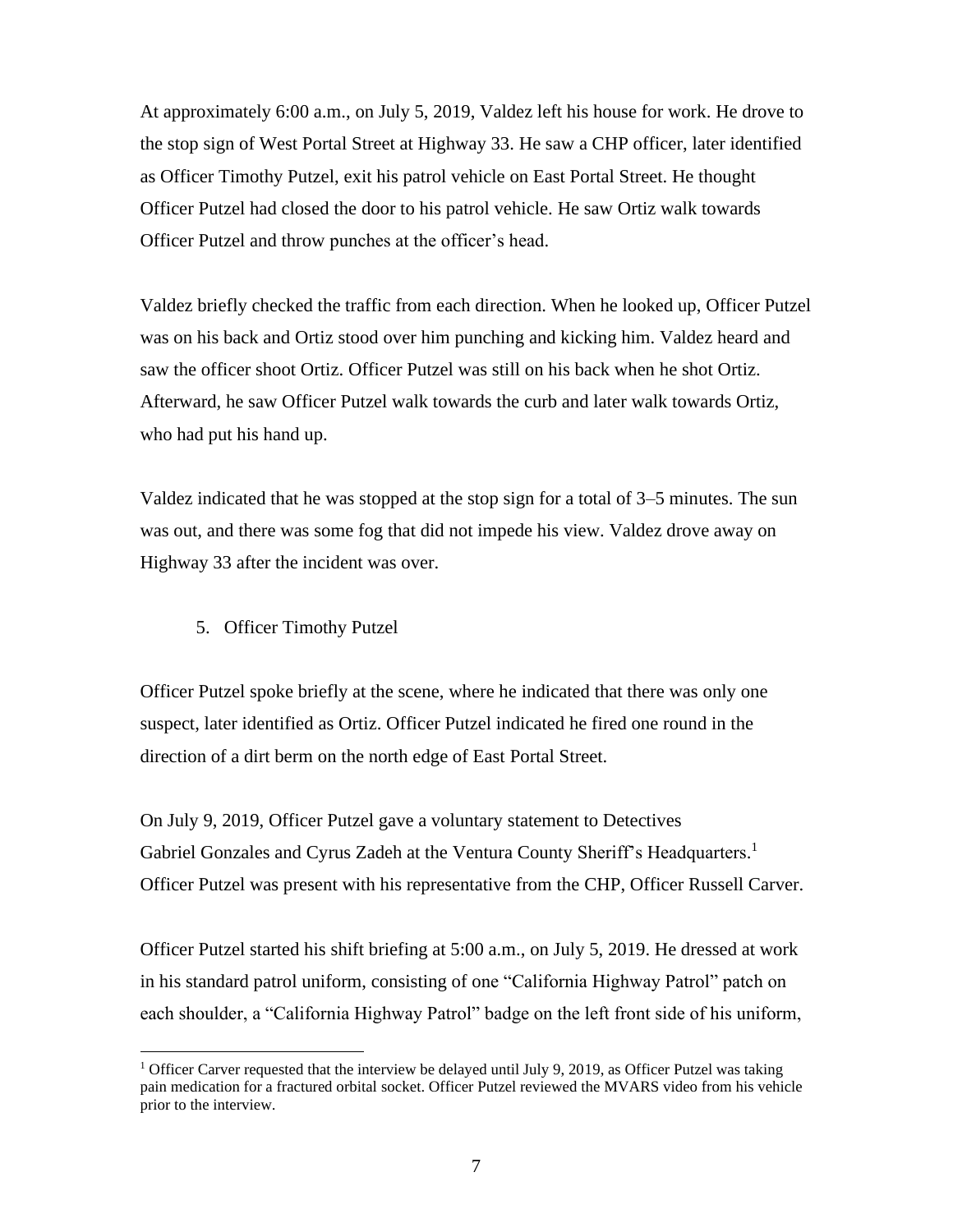and a nameplate on the right front side of his uniform. He carried a .40 caliber Smith and Wesson semi-automatic pistol on his duty belt, along with extra ammunition magazines, a taser, pepper spray, and expandable baton. He also carried a folding knife in each of his back pockets.

Officer Putzel drove a Ford Explorer, which had "CHP" written on both sides as well as the back of the vehicle. His vehicle had an overhead light bar that contained red and blue lights. There were spotlights on both the driver's side and passenger's side. The vehicle was equipped with an MVARS recording system, which video-recorded his entire shift. The system also had an audio recording system, that could be activated manually by pressing a button, or automatically by turning on the emergency lights.<sup>2</sup> At approximately 5:30 a.m., Officer Putzel began driving his patrol vehicle.

Officer Putzel's first call for service was regarding a male pedestrian that was running in lanes of traffic on Highway 33 at Old Creek Road. He was near McGrath State Beach south of Ventura at the time of the call.<sup>3</sup> Although Officer Putzel commonly responded to calls for service of pedestrians in the roadway, his senses were heightened because he heard the subject was running in front of cars. Officer Putzel began driving northbound on Highway 33 to the scene of the call.

After Officer Putzel passed Old Creek Road, he saw a male, later identified as Ortiz, walking northbound on the right shoulder. Ortiz was shirtless but had long blonde hair and was wearing tan pants. Officer Putzel thought that this was the individual based on the description by the 911 callers. The shoulder was too narrow to safely stop and there was a blind corner ahead with two lanes of travel. Officer Putzel continued past the area and staged on West Portal Street and Highway 33 so he could contact the pedestrian in a safer location.

<sup>&</sup>lt;sup>2</sup> With the MVARS system, unlike the video recording, the audio needs to be triggered to record sound.

<sup>&</sup>lt;sup>3</sup> CHP Dispatch logs indicate that Officer Putzel was dispatched at 5:42 a.m.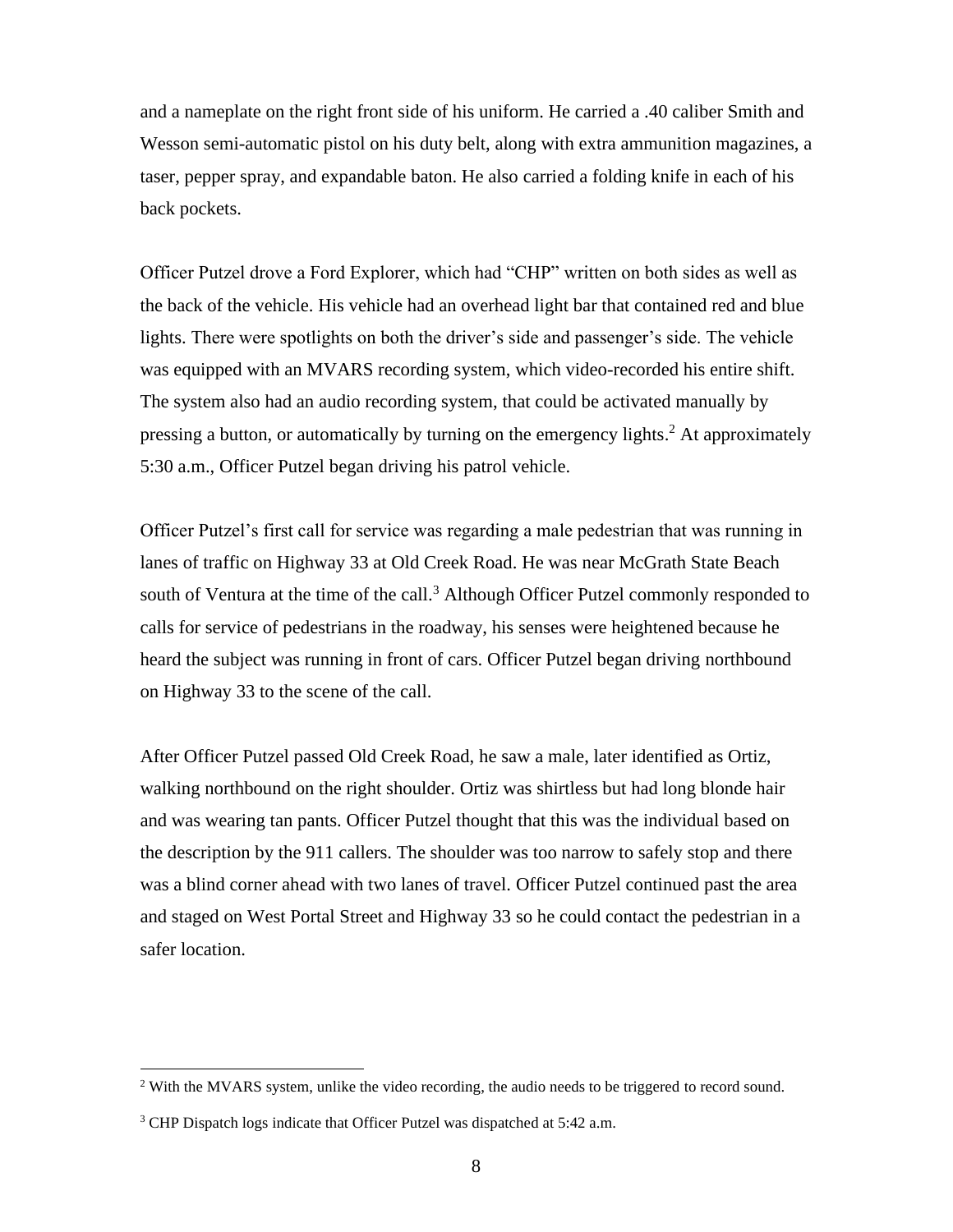Officer Putzel waited until he saw Ortiz, who was still walking on the shoulder. Officer Putzel drove across Highway 33, made eye contact with Ortiz, and put his hand in the air to signal for him to stop. Officer Putzel parked his vehicle on East Portal Street approximately 20–30 feet up from the intersection of Highway 33. Officer Putzel looked in his driver's side mirror and saw that Ortiz had turned the corner onto East Portal Street. The officer noticed that Ortiz was still walking towards his patrol vehicle and not stopping.

Officer Putzel indicated that he wanted to make sure Ortiz was okay, as it was cool that morning and Ortiz was not wearing a shirt or shoes. He was also going to tell Ortiz to stay out of the roadway, so as not to get hit by passing cars. Officer Putzel had not yet cleared his doorway when he asked Ortiz, "Are you okay, bro?" Ortiz charged at him.

Ortiz punched Officer Putzel immediately on the left side of his face. Officer Putzel described the blow as follows, "I felt like I was going to go out right there. I thought he almost knocked me out." He said his vision was blurry and he was lightheaded. Officer Putzel tried to create space between himself and Ortiz, yet Ortiz's arms "didn't stop flailing." He estimated getting punched approximately 10 times while standing on the side of his vehicle. The officer attempted to unholster his taser, but he was unable to do so while sustaining blows. At this point, Officer Putzel moved up towards the front of his patrol vehicle while Ortiz pursued him from behind.<sup>4</sup>

Officer Putzel indicated that Ortiz grabbed his neck and choked him from behind, similar to a carotid choke hold.<sup>5</sup> The officer thought he was going to get strangled. He felt pressure on his neck and could not breathe. Officer Putzel spun around and remembered

<sup>&</sup>lt;sup>4</sup> At this point in the attack, the MVARS video system in the patrol vehicle captured the remainder of the incident. During the assault, Officer Putzel explained that he did not have the opportunity to remotely trigger the audio portion. He first triggered the audio when he started performing CPR.

<sup>&</sup>lt;sup>5</sup> Officer Putzel stated that the carotid hold was a technique used in the California Highway Patrol in deadly force situations. He remarked, "Basically what he was doing to me was a carotid choke hold and that will kill you." The officer indicated that carotid choke hold was considered a deadly force option that he learned from his training.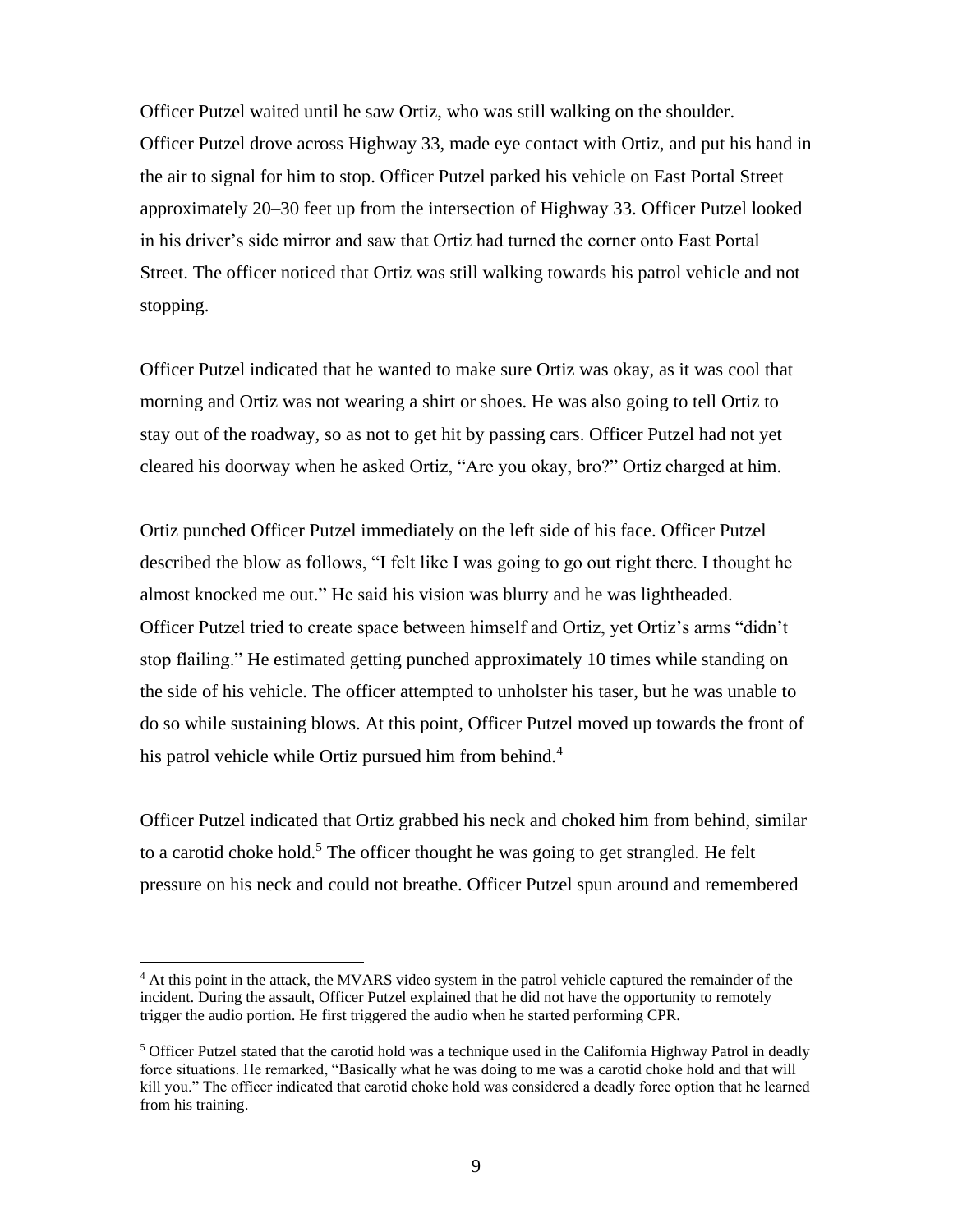he thought to himself that he did not want to die. He remembered being punched again as he spun, which sent him to the ground.

Officer Putzel recalled repeatedly telling Ortiz, "Stop!" which had no effect. Officer Putzel was on his back on the ground as he tried to kick at Ortiz. Ortiz continued to punch him. During the flurry of punches, Officer Putzel particularly recalled one that he took on the right side of his face. His thought process was, "This guy is going to fucking kill me. He is not stopping. He's going to fucking kill me." The officer stated he was almost rendered unconscious by this blow.<sup>6</sup>

Officer Putzel thought that if he did not shoot Ortiz, Ortiz would kill him. His vision was extremely blurry, and he felt light-headed and nauseous. Ortiz was still on top of the officer, who was on his back. While he put his left hand out to keep Ortiz away from him, Officer Putzel was able to unholster his pistol and fire one round. Officer Putzel said, "I was just trying to make him stop — the one round, I saw him fall, so I didn't attempt another trigger pull."

After firing one round, Officer Putzel created distance between himself and Ortiz. Ortiz was now on the ground and no longer coming at the officer. Officer Putzel holstered his pistol. Ortiz was still moving, so Officer Putzel handcuffed him. After he handcuffed Ortiz, he broadcast, "Shots fired!" over the radio.

Officer Putzel recalled he was still stumbling as he went to his patrol vehicle and retrieved his medical bag. Officer Putzel remembered a deputy sheriff arriving on-scene, who helped him perform CPR on Ortiz.<sup>7</sup> Officer Putzel began chest compressions and then asked the deputy to take over while the officer provided breaths with a bag valve. A second deputy arrived and applied a medical patch specifically designed for bullet

<sup>6</sup> Officer Putzel suffered a displaced right orbital fracture as discussed in more detail below.

<sup>7</sup> Later identified as Deputy Timothy Urton.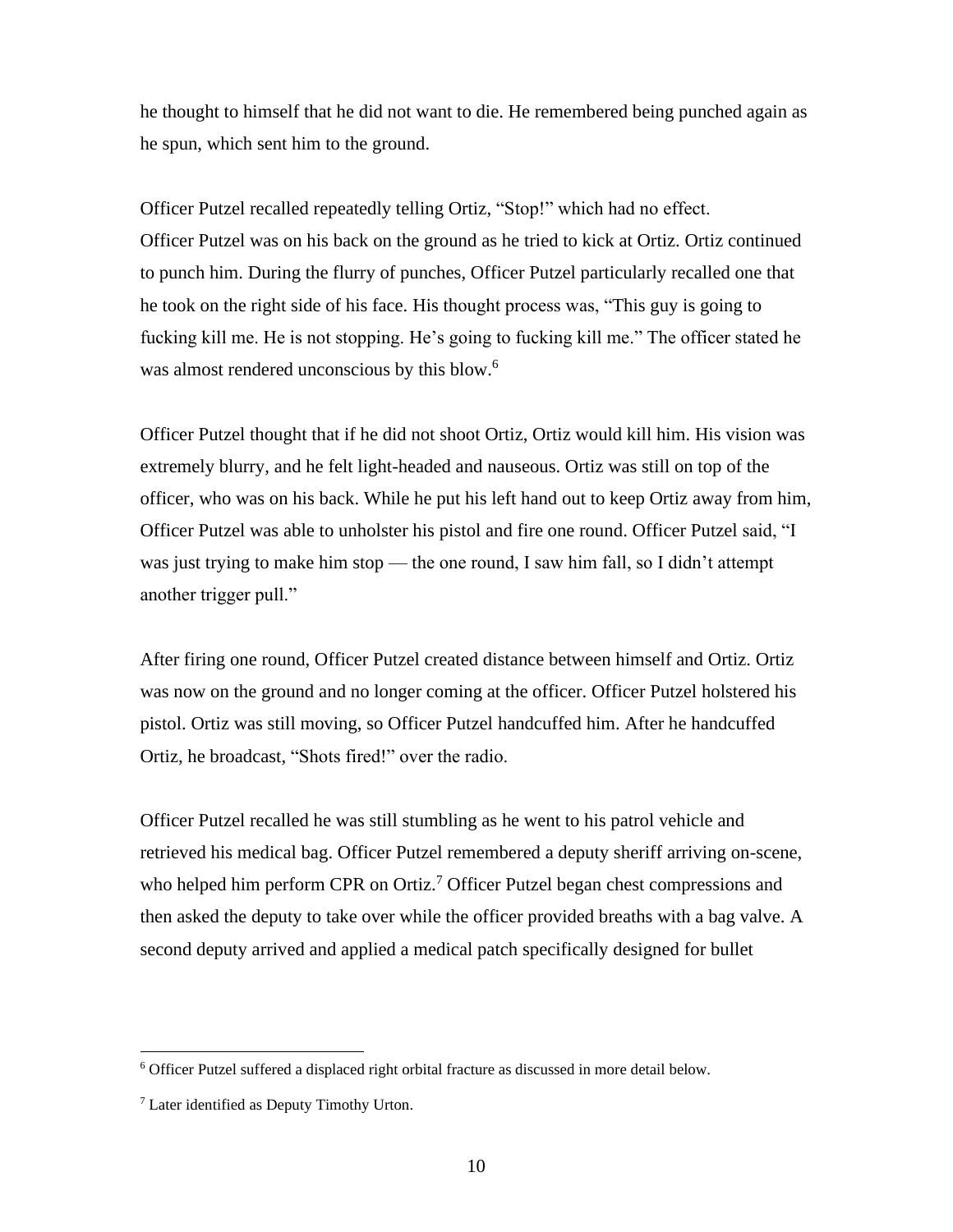wounds to Ortiz's chest.<sup>8</sup> At some point, a witness with a beard approached.<sup>9</sup> The witness remarked, "That guy kept fucking beating you man!" Officer Putzel said the witness wanted to leave, but he asked him to please stay in the area.

When reflecting on the incident, Officer Putzel stated that he never radioed his dispatch that he was about to contact Ortiz. When he saw that Ortiz was simply walking on the shoulder and not violating the law, he was going to advise him to stay off the road. As he was being assaulted, Officer Putzel knew that back-up was not coming. "I knew it was just me and him. I knew I was not getting any help. I knew that there wasn't going to be anyone else there to stop him from killing me, except for me." Officer Putzel noted that this was the first time he had been assaulted in his 18 years as a law enforcement officer.

Officer Putzel indicated he did not want to be transported by ambulance to the hospital. He was brought to the Ventura County Medical Center by California Highway Patrol Officer Todd Pourrey. The doctor indicated that he sustained a concussion, a fracture to his right orbital bone, and a fracture to his auxiliary bone, which was under the orbital bone. He also had nerve damage, which resulted in numbness to his face.

### 6. Deputy Timothy Urton

At approximately 6:09 a.m., Deputy Timothy Urton was in his patrol vehicle stopped at the stop sign at West Portal Road and Highway 33. He witnessed a male across the highway waiving his hands in the air to get his attention. As Deputy Urton approached the scene, he saw Officer Putzel kneeling next to Ortiz with a medical bag next to him. Officer Putzel indicated that Ortiz walked up to his door and "just started swinging." Deputy Urton noticed redness and cuts on the left side of Officer Putzel's face. Officer Putzel's uniform was torn around the collar and his nameplate was on the ground near Ortiz.

<sup>8</sup> Later identified as Detective James Douglas.

<sup>&</sup>lt;sup>9</sup> Later identified as Christopher Holladay.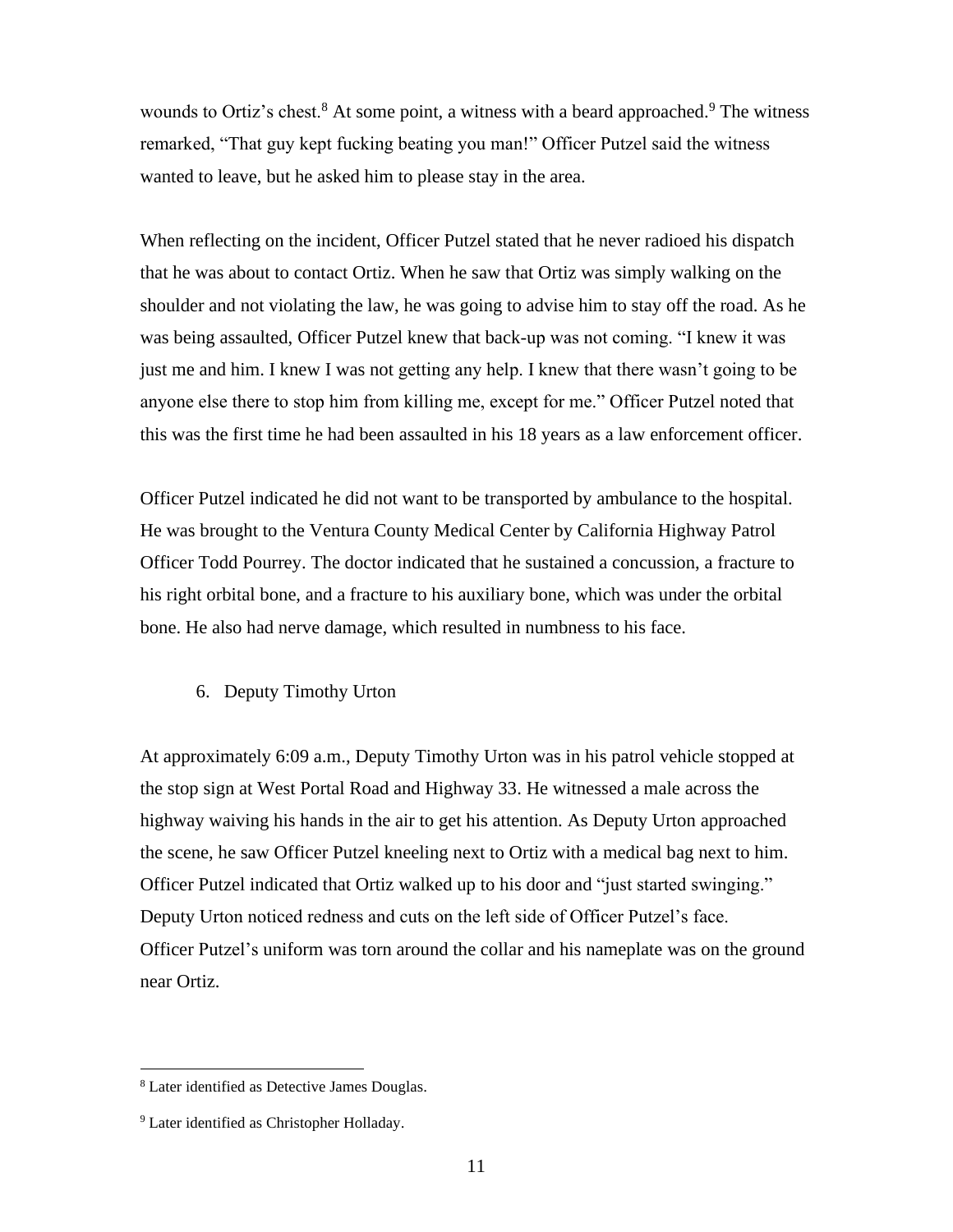Deputy Urton saw that Ortiz was wearing a yellow armband that he recognized as an inmate armband at the Ventura County Sheriff's Jail facility. The armband had the name "Joshua Ortiz." Deputy Urton radioed his dispatch and began to assist with chest compressions while Officer Putzel administered breaths. Officer Putzel remarked, "I was on the ground, he had me." Detective Douglas later arrived on scene and applied a clear bandage over the gunshot wound. Deputy Urton's body-worn camera captured the event.

### 7. Richard Hooper

Richard Hooper was interviewed at the scene of the assault. Hooper lived on Spring Street, on the opposite side of Highway 33 from where the assault occurred. Hooper was not an eyewitness to the incident; however, he heard Christopher Holladay yell outside. He heard what sounded like a firecracker. Eventually, he walked to the scene of the assault and saw officers performing CPR.

Detective Gabriel Gonzales later learned that Hooper took a photograph of Officer Putzel and Deputy Urton performing CPR on Ortiz. Hooper indicated that he sent the photograph to a friend, Rob Jones. Jones posted the photograph on the Facebook page "Safety for Citizens" in response to negative posts claiming that law enforcement had not provided aid to Ortiz.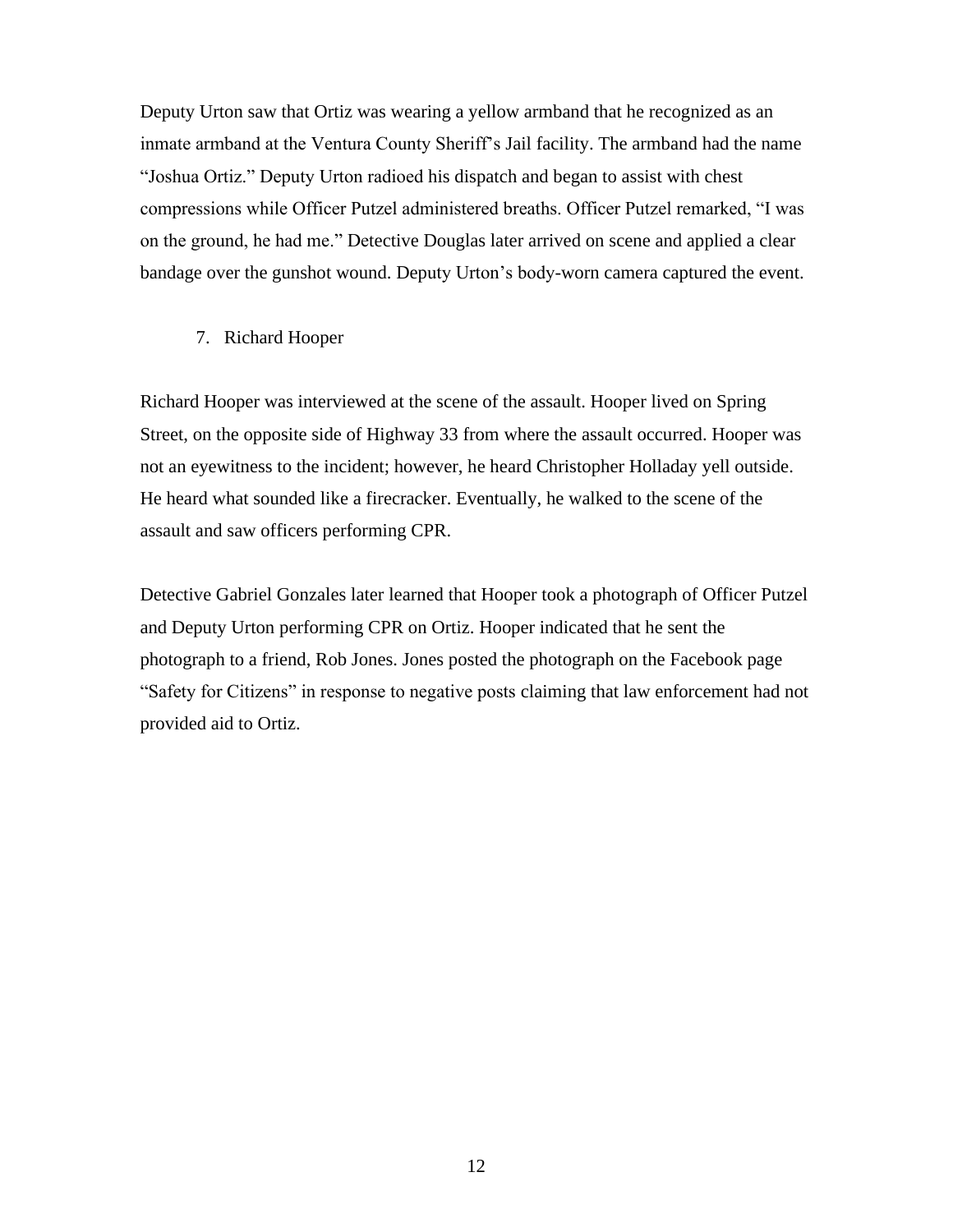

*Photograph taken by Richard Hooper showing Officer Putzel and Deputy Urton performing CPR on Ortiz. Officer Putzel is on the left.* 

## B. Video from Officer Timothy Putzel's Vehicle

California Highway Patrol vehicles are equipped with a Mobile Video Audio Recording System (MVARS) mounted inside of the vehicle. The MVARS system consists of a forward-facing camera which records through the front windshield of the patrol vehicle. The camera does not capture any side or rear angles. The camera always records and cannot be deactivated during a shift unless an officer physically removes a DVD that is inserted into the system at the beginning of each shift. The audio can be activated by the officer from a remote on their person.<sup>10</sup>

<sup>&</sup>lt;sup>10</sup> Officer Putzel was not wearing a body-worn camera. The California Highway Patrol did not issue bodyworn cameras to their officers at the time of this incident.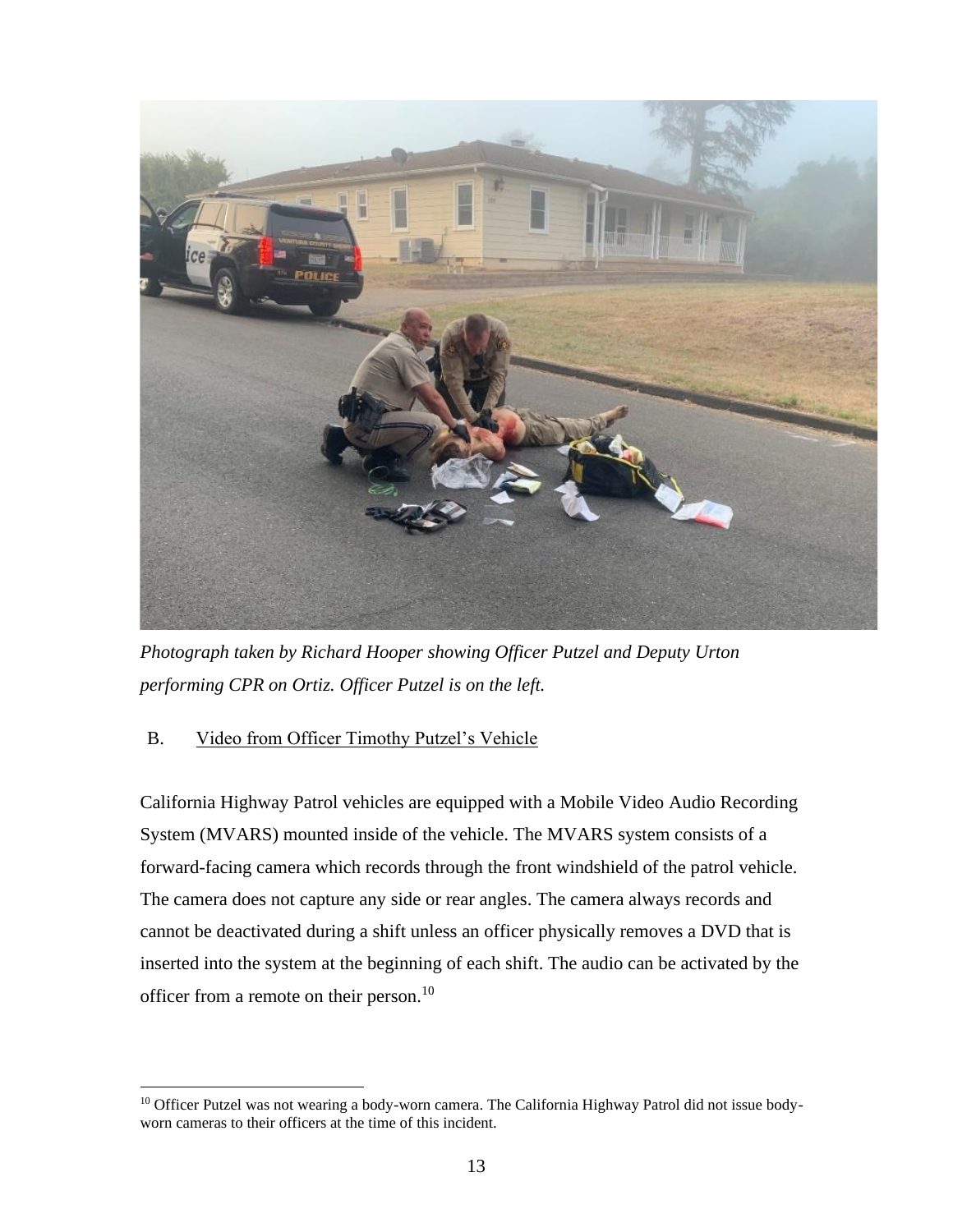On July 5, 2019, the video system in Officer Putzel's vehicle was working properly. The video time stamp began recording from 0:00 when Officer Putzel started his vehicle in the Ventura CHP parking lot. At approximately four minutes into the recording, Officer Putzel drove out of the parking lot and began his patrol shift. As Officer Putzel responded to the call, the MVARS video captured Joshua Ortiz walking on the shoulder of Highway 33 north of Old Creek Road at 30:45 minutes into the recording.



*Photograph exported from Officer Putzel's patrol vehicle MVARS showing Ortiz, identified with orange arrow, walking northbound on Highway 33 towards Oak View.* 

At 35:45 minutes, Officer Putzel drove across Highway 33 and parked on East Portal Street. At 36:05 minutes, Officer Putzel's vehicle briefly shook from side-to-side. At 36:11 minutes, Officer Putzel came into view on the video, as he was chased from behind by Ortiz.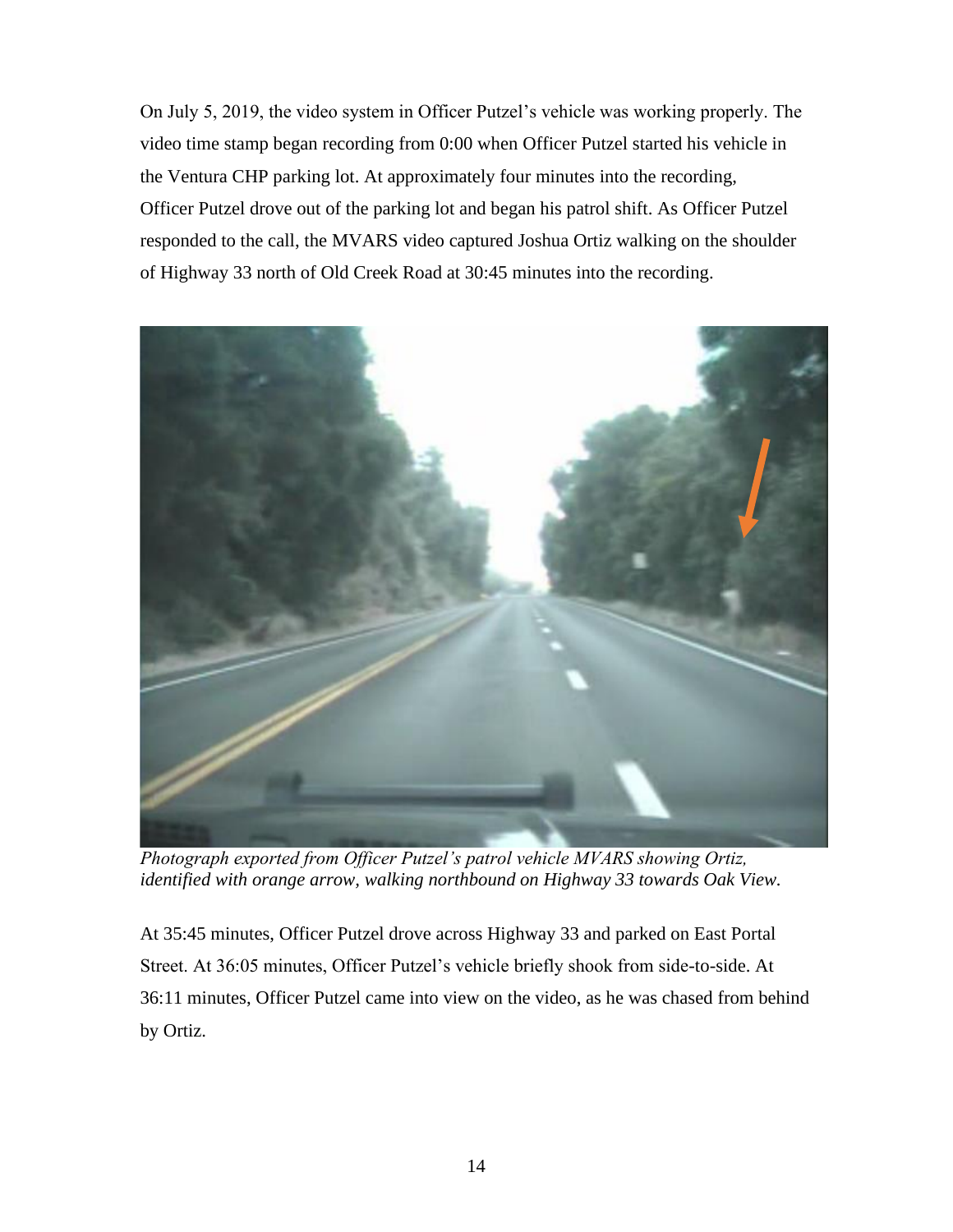

 *Photograph exported from Officer Putzel's patrol vehicle MVARS showing the officer being pursued by Ortiz.*

Ortiz threw two punches at Officer Putzel's face, as the officer tried to turn away from him. Ortiz maneuvered behind Officer Putzel and got him into a choke hold while continuing to throw punches.



*Photographs exported from Officer Putzel's patrol vehicle MVARS showing Ortiz getting Officer Putzel into a chokehold.*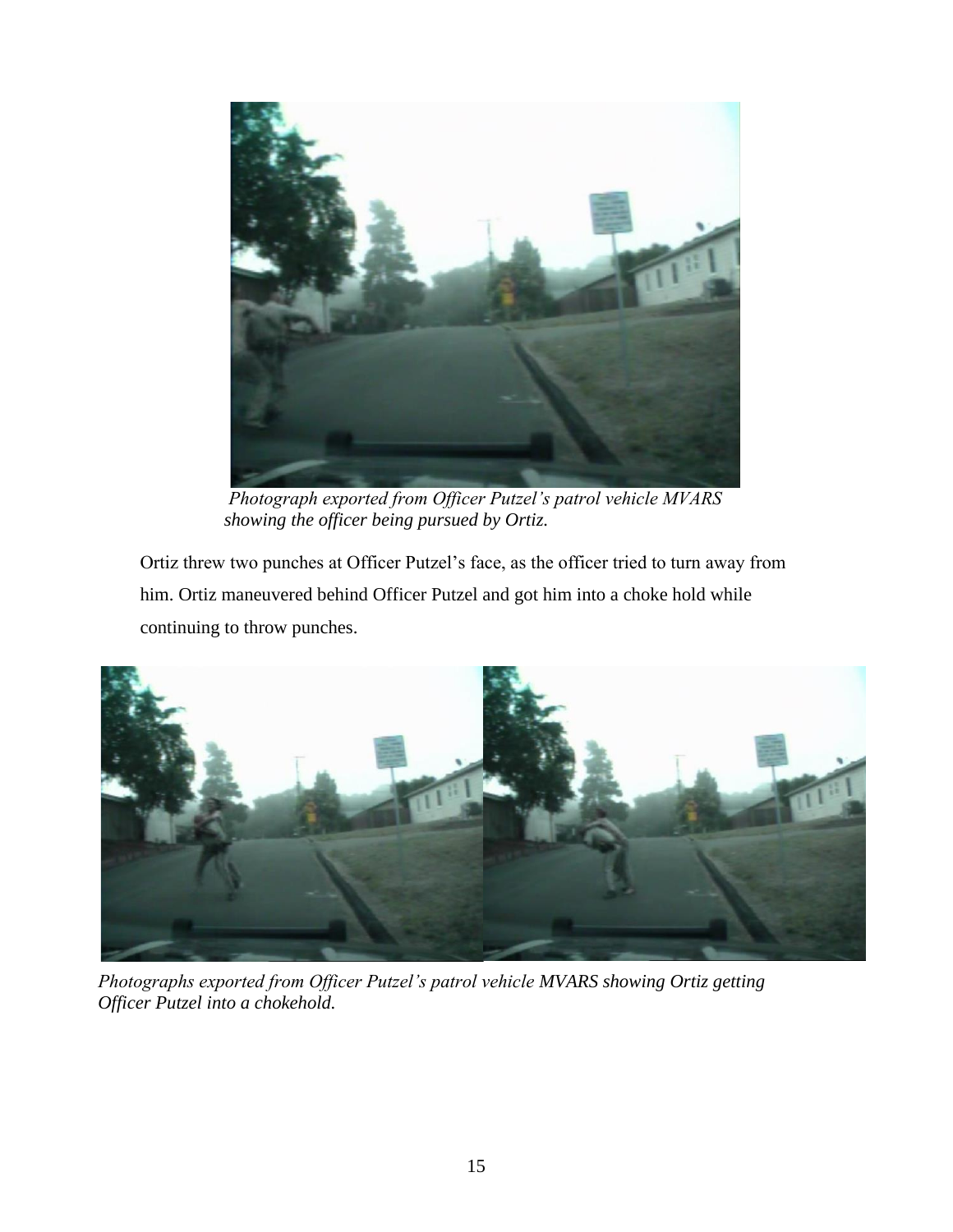

*Photograph exported from Officer Putzel's patrol vehicle MVARS showing Officer Putzel being thrown to the ground by Ortiz.* 

Eventually, Officer Putzel fell to the ground. While on the ground, Officer Putzel attempted to kick up at Ortiz who was standing over him. Ortiz threw several more punches with both hands at the officer's face while kneeling over him.



 *Photographs exported from Officer Putzel's patrol vehicle MVARS showing Ortiz punching Officer Putzel while the officer was lying on his back.*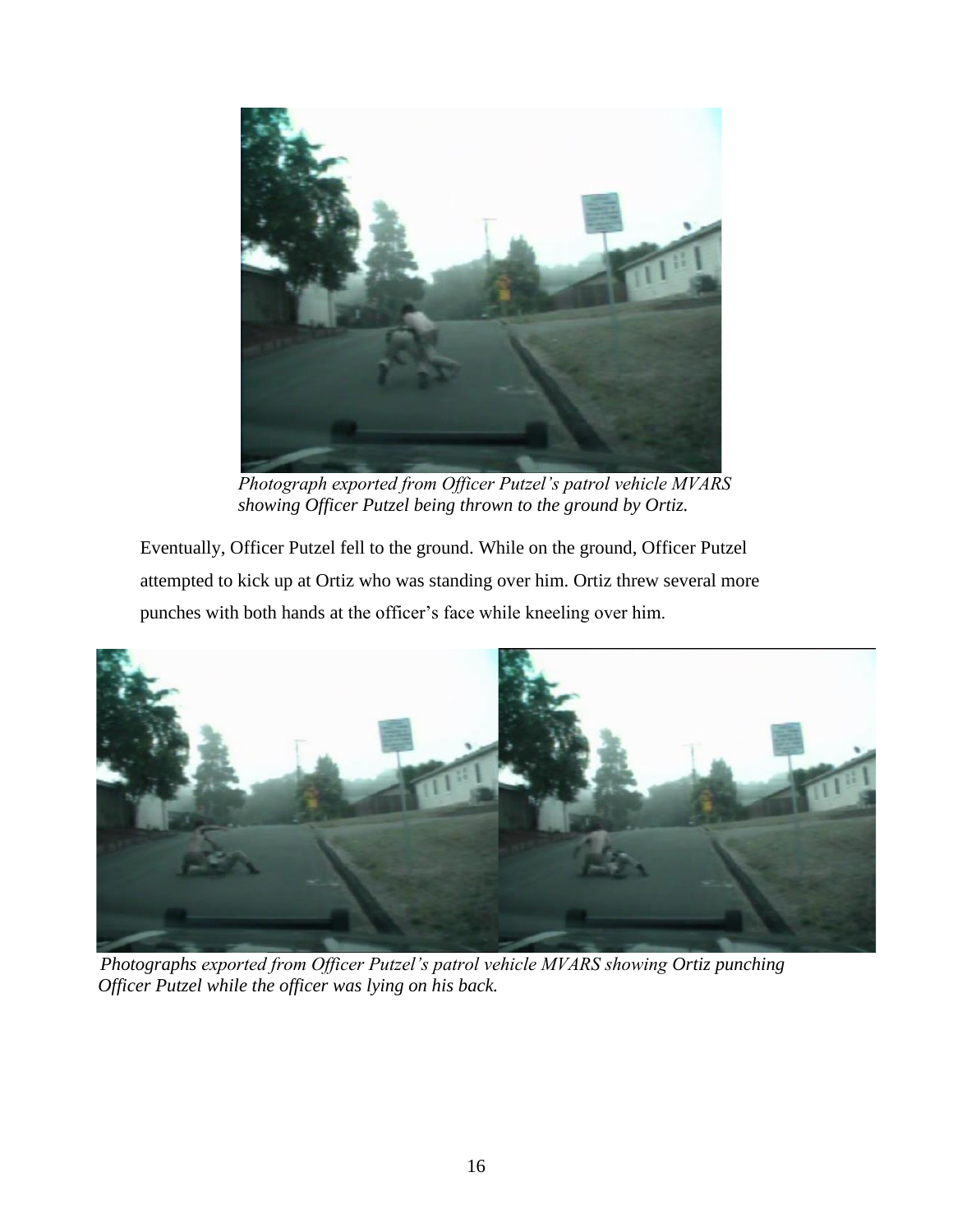At 36:15 minutes, Officer Putzel drew his firearm while being punched by Ortiz. Officer Putzel fired a round into Ortiz, causing Ortiz to fall onto his back.



*Photograph exported from Officer Putzel's patrol vehicle MVARS showing Officer Putzel shooting Ortiz.*

At 36:40 minutes, Officer Putzel holstered his firearm and he appeared to stumble. Officer Putzel approached Ortiz, who turned over from his side onto his back as he threw his elbow towards the officer. Eventually, Officer Putzel was able to handcuff Ortiz and then used his hand-held radio to call for assistance. Officer Putzel began performing CPR with the assistance of Deputy Urton, who had arrived on-scene. At 42:45 minutes, Officer Putzel activated the audio recorder located on his person. The audio inside of the patrol vehicle was then triggered.

At 43:15 minutes, Officer Putzel told witness Christopher Holladay, "Dude, he walked up to my car and just started swinging man. He fucking got me good. He dropped me right here on the ground."

At approximately 58:05 minutes, emergency personnel ceased medical aid and covered Ortiz's body with a white blanket.

## C. Prior Arrest of Joshua Ortiz by Port Hueneme Police on June 5, 2019

On June 5, 2019, at approximately 12:30 p.m., Port Hueneme Police Officer Frank Montelongo was dispatched to a call of a male throwing rocks at vehicles near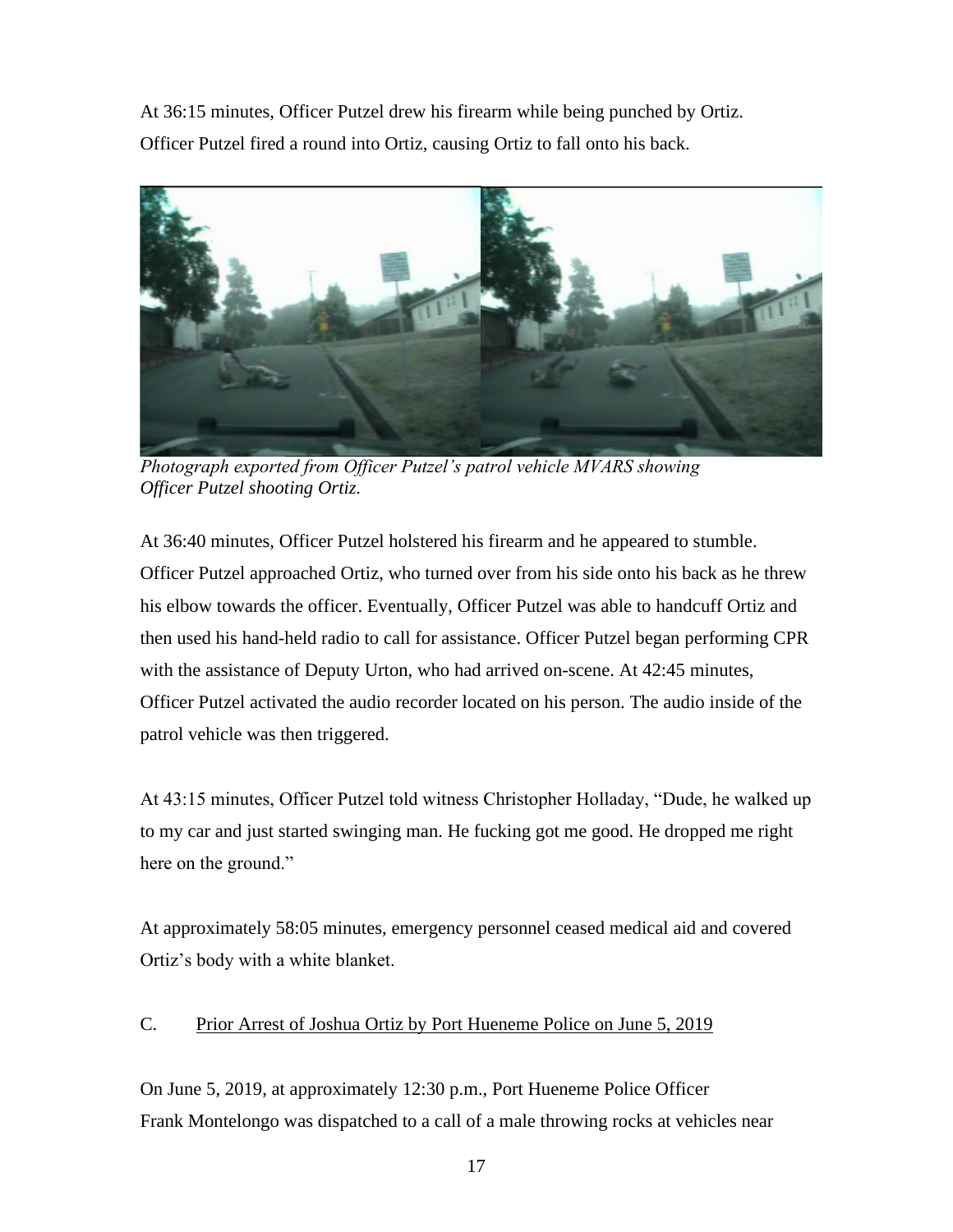Bard Elementary School. Officer Montelongo arrived and saw Ortiz, who matched the physical and clothing description of the disturbing party. Officer Montelongo activated his overhead lights and advised Ortiz that he needed to speak with him. Ortiz looked in his direction and fled. After a two-minute pursuit, Officer Montelongo gained control of Ortiz and handcuffed him.

Officers interviewed witnesses at the scene, who indicated that Ortiz was throwing objects at vehicles and scratching vehicles with an unknown object. Another witness indicated that she was in line to pick up her daughter at Bard Elementary when Ortiz approached and attempted to open her back door where her baby was seated. Ortiz was unable to get inside of the locked door, and he ended up scratching her vehicle.

Ortiz was arrested for a violation of Penal Code section 594(b)(1), felony vandalism, and Penal Code section 148(a)(1), resisting arrest. He was convicted of resisting arrest and he served approximately one month in the Ventura County Jail. He was released on July 4, 2019.

## D. Joshua Ortiz's Background

Joshua Ortiz (DOB 06/16/1998) was a 21-year-old, white male, 5 feet 11 inches, weighing approximately 170 pounds. He was single and moved out of his father's house in Yucaipa when he was 17 years old. He lived homeless in Mammoth Lakes and Bishop, California, in 2018–2019. For unknown reasons, he arrived in Ventura County in May 2019. He spent the majority of June 2019 in custody in the Ventura County Jail. He was released one day prior to his death.

Detectives from the Ventura County Sheriff's Office interviewed members of Ortiz's family and obtained police reports from both Inyo and Mono County Sheriff's Departments.

Detective Ron Chips interviewed Bambi Ortiz, Joshua Ortiz's aunt. She indicated that Joshua Ortiz moved out when he was 17 years old. She stated that he had mental illness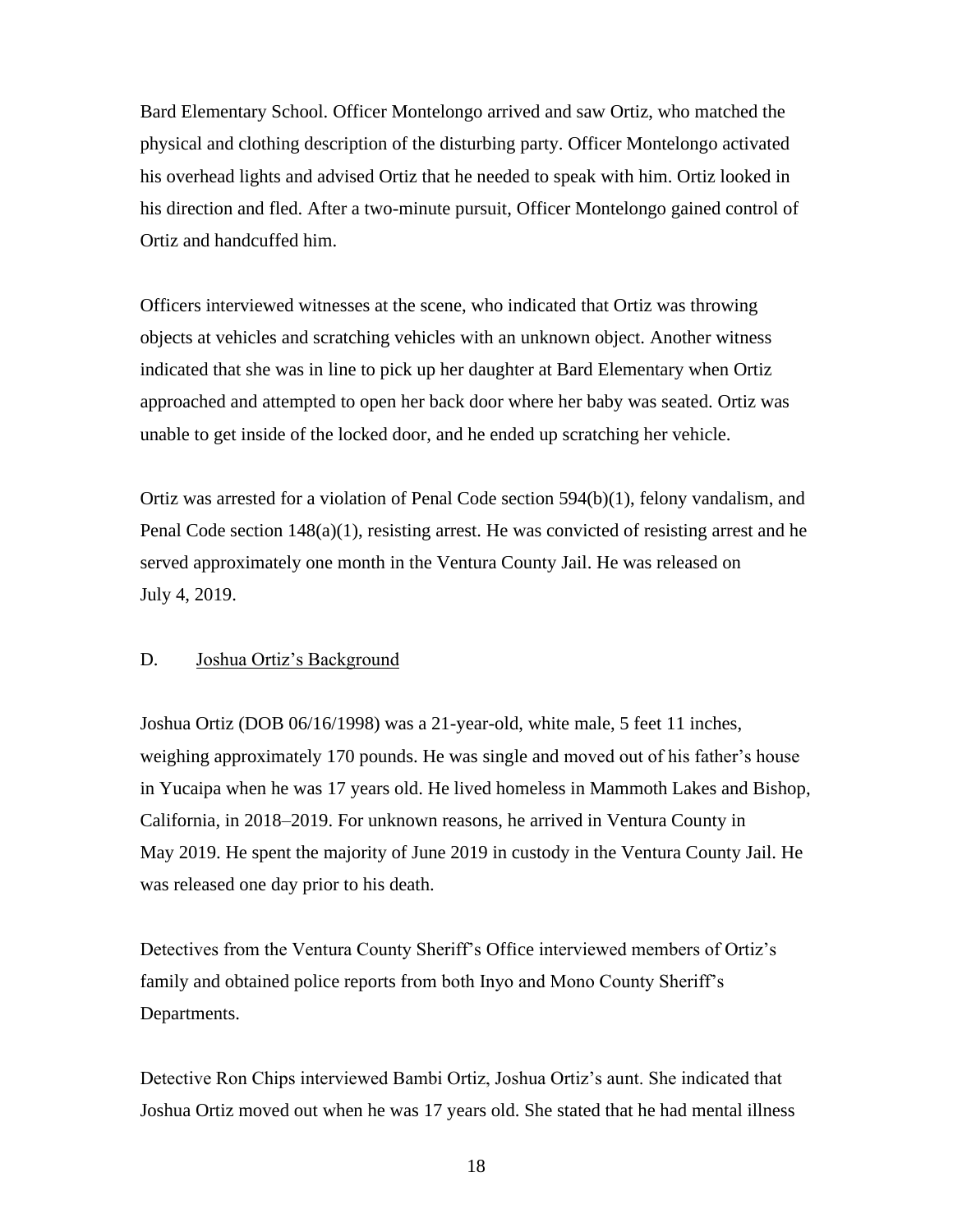issues, and he thought he was "Jesus Christ." She stated that he was not homicidal or suicidal, and generally happy-go-lucky. She had last spoken with him in May 2019.

Detective Sergeant Ron Chips interviewed David Ortiz, Joshua Ortiz's father. He indicated that his son had been homeless for three years. Joshua Ortiz had a difficult time responding to the death of his mother approximately six years prior. David Ortiz had not heard from his son in several months. David Ortiz indicated that he did not know of any connections that his son would have in Ventura County and did not know why his son was in the county.<sup>11</sup>

From February 2018 through May 2019, Ortiz was living in Bishop, California, and Mammoth Lakes, California. He was contacted multiple times by the Inyo and Mono County Sheriff's Departments for theft, trespassing, public intoxication, and possession of controlled substances. Ortiz appeared to have significant issues with substance abuse involving alcohol and controlled substances. On June 13, 2018, he was contacted in Mammoth Lakes and found in possession of methamphetamine and a smoking pipe. On August 28, 2019, he was removed from a tourist bus in Red's Meadow in the Mammoth Lakes area due to his high level of alcohol intoxication. Based on a review of the contacts and reports, it appears Ortiz was homeless. On September 7, 2018, he was contacted in Mammoth Lakes, California, holding broken glass and standing in a pool of his own blood. He told officers that he had a "change of heart." Ortiz was taken into custody on a psychiatric hold.

During Ortiz's time in custody in the Ventura County Jail, he was given a mental health assessment after staff members noticed that he was talking to himself. During the mental health assessment, staff members noted that Ortiz presented with paranoid ideation and altered thought processes. Ortiz was evaluated for a psychiatric classification. On June 27, 2019, Ortiz was recommended into the Telecare Vista outpatient medical program and was released from jail on July 4, 2019.

<sup>&</sup>lt;sup>11</sup> Joshua Ortiz was first contacted by law enforcement in Ventura County on May 19, 2019. He was smoking in the city of Moorpark, which was a violation of a city ordinance. He was contacted by the Ventura County Sheriff's Office and asked to put out his cigarette.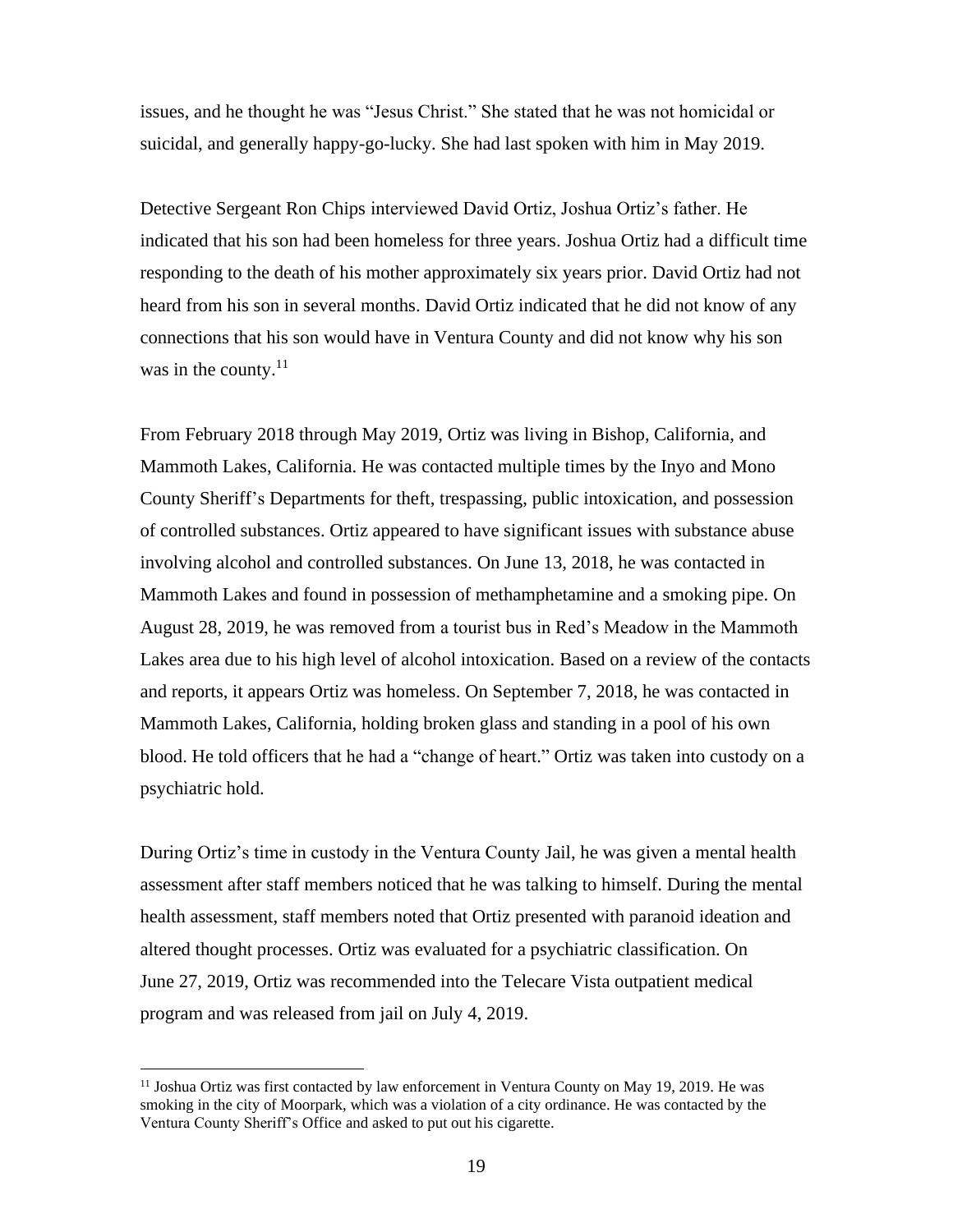## III. PHYSICAL EVIDENCE

## A. Crime Scene

The crime scene occurred on East Portal Street, just east of Highway 33. East Portal Street is a two-lane, asphalt-paved roadway that runs east and west. East Portal Street is situated between Highway 33 and Park Avenue, in the unincorporated area of Ventura County known as Oak View. This area is considered residential and commercial, with businesses and homes on East Portal Street. The street has a slight incline as it runs east from Highway 33. The north side of East Portal Street has a large planter with trees and a wood barrier that runs parallel to the asphalt curb along the street. The south side of East Portal street also has a raised asphalt curb that runs parallel with the street. There are no sidewalks on East Portal Street.



*Photograph taken from Ventura County Sheriff's drone unit of East Portal Street looking west to the intersection of Highway 33. Officer Putzel's patrol vehicle is detailed by a blue arrow. Ortiz's body is being shielded from view by a red tarp and detailed with a light blue arrow.*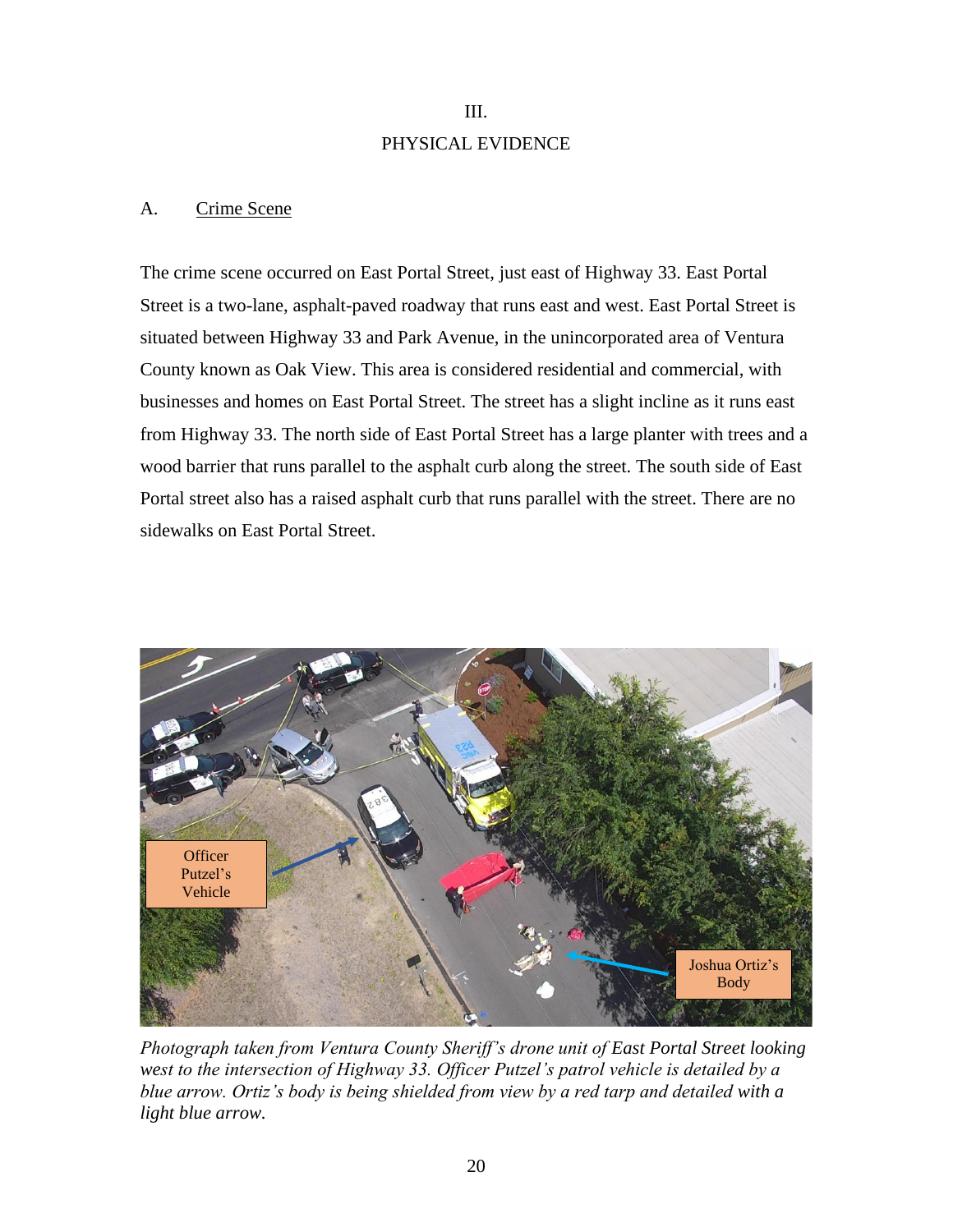Various items of physical evidence were collected by the Ventura County Sheriff's Office. At the scene, Detective Frances Saleh drove southbound on Highway 33 to look for any discarded clothing. She located a red shirt approximately 50 yards north of Old Creek Road on the east shoulder. She found a pair of tan work boots north of the red shirt.





*Photograph of Ortiz's discarded red shirt and work boots located on the east shoulder of northbound Highway 33.* 

Detective Cyrus Zadeh collected Officer Putzel's Smith and Wesson .40 caliber duty weapon at the Ventura County Medical Center. Zadeh noted that it appeared only one round had been fired. That round's shell casing had not been ejected from the gun and was still inside the chamber at the time of the inspection.

The California Highway Patrol prepared a crime scene diagram in the case, as shown below. The location of Officer Putzel's patrol vehicle and Joshua Ortiz's body are detailed to scale. No shell casings were located at the scene.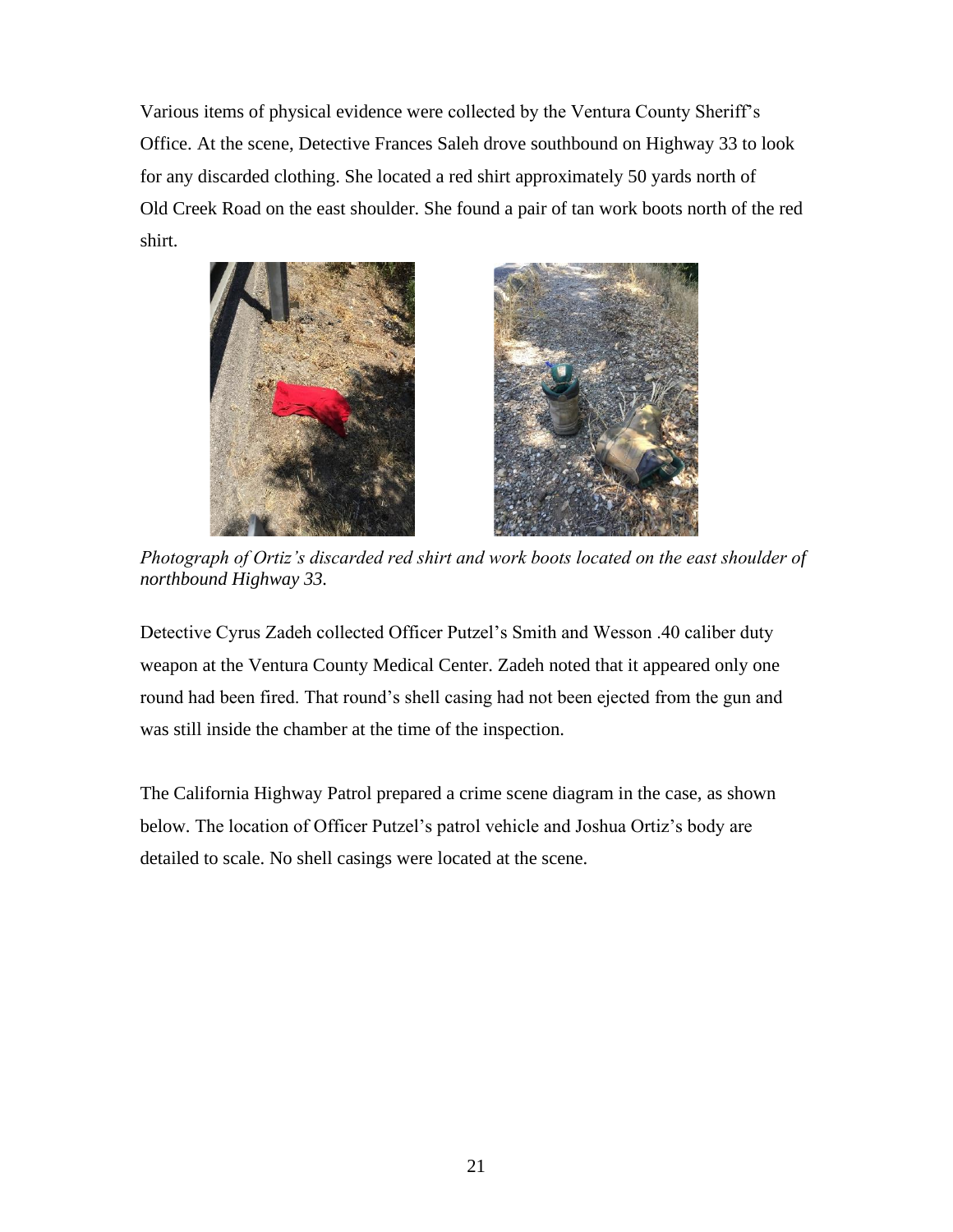

*CHP diagram depicting the location of Officer Putzel's vehicle parked on East Portal Street, near the intersection of Highway 33. Ortiz's body is to the front, left of the vehicle.* 

## B. Autopsy

On July 8, 2019, an autopsy was performed on Ortiz's body by Dr. Christopher Young, a forensic pathologist and Chief Medical Examiner for the Ventura County Medical Examiner's Office. Dr. Young located one gunshot wound to Ortiz's chest. Dr. Young noted stippling and powder burns around the wound, indicating firing at close range. The bullet entered through Ortiz's right upper chest and lodged in the lower left back, just beneath the surface of the skin. The overall bullet pathway was front-to-back and downward left-to-right. This bullet was recovered from Ortiz's body. Dr. Young concluded that Ortiz died from the gunshot wound.

## C. Toxicology Report

Ortiz's blood was collected at the autopsy. The blood was analyzed for drugs and alcohol by forensic scientists with the Ventura County Sheriff's Office Forensic Sciences Laboratory. Analysis of his blood showed that his blood contained caffeine and alcohol. His blood alcohol level was 0.03 percent.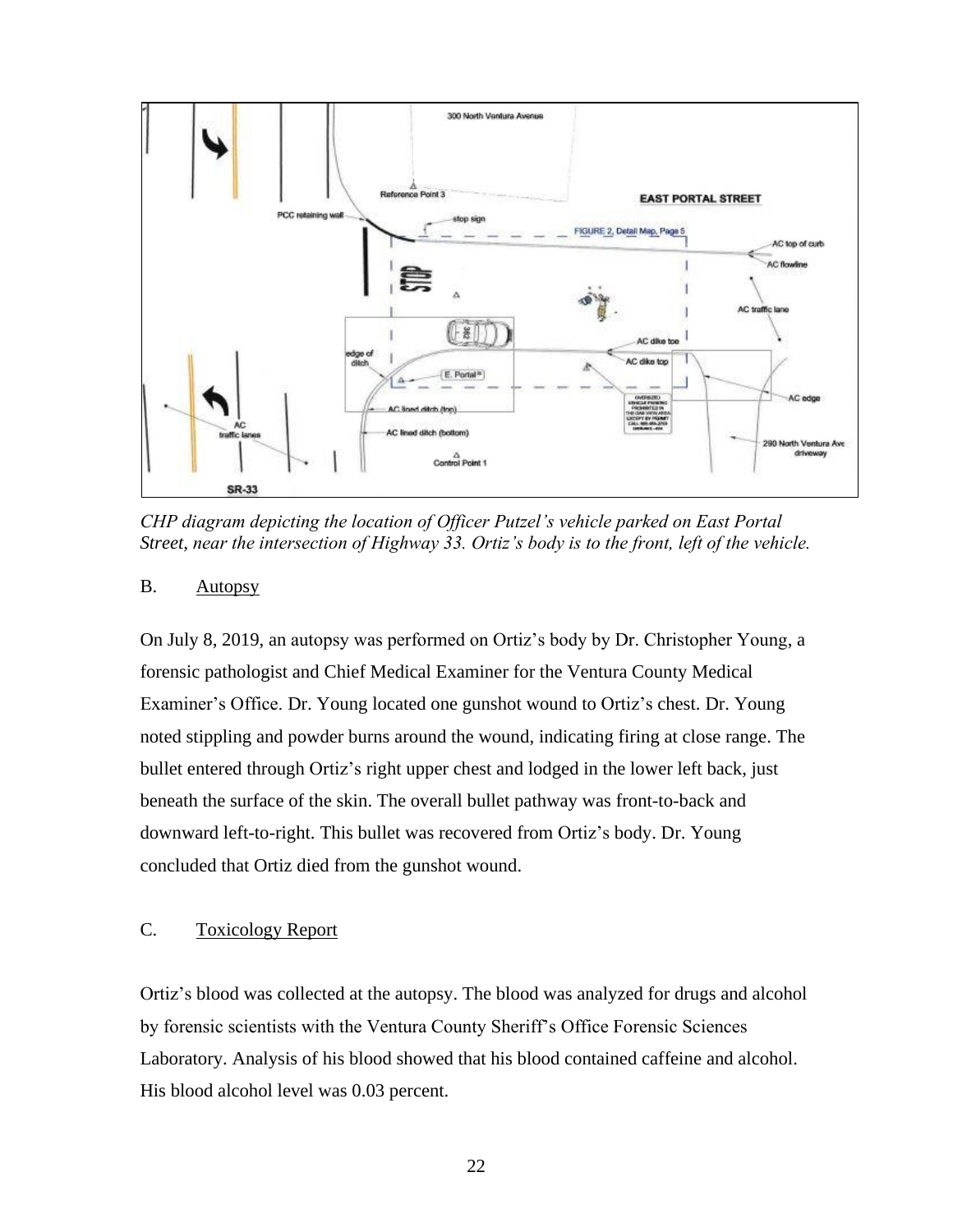### D. Officer Putzel's Injuries

Sergeant Michelle Fournier arrived on-scene at approximately 6:18 a.m. She photographed Officer Putzel while he was still at the scene. Sergeant Fournier noted that Officer Putzel had a swollen face and blood around his lips.

Detective Gabriel Gonzales spoke with Officer Putzel on the morning of July 5, 2019, at the Ventura County Medical Center. Detective Gonzales noted that the officer had dark bruising forming around his right eye, which was swollen. Officer Putzel had a red scratch on his left cheek. Detective Gonzales also noticed blood stains on Officer Putzel's pant legs.

Ventura County Medical Center doctors performed a CT scan of Officer Putzel's facial bones. He was diagnosed with a displaced right orbital bone fracture, a non-displaced right sinus fracture, and a hemorrhage in his right sinus. He had symptoms consistent with a concussion. He was referred to a facial surgeon for potential nerve damage, as he had decreased sensation on the right side of his face.<sup>12</sup>

Four days later, detectives from the Ventura County Sheriff's Office took follow-up photographs of Officer Putzel's injuries. By that time, Officer Putzel had significant bruising and discoloration around his right eye.

## IV.

## LEGAL PRINCIPLES

## A. Law of Homicide and Self-Defense<sup>13</sup>

 $12$  Two weeks after the incident, after evaluating Officer Putzel's injuries, the surgeon recommended no further treatment.

<sup>&</sup>lt;sup>13</sup> This legal analysis applies the laws in place as of July 5, 2019, the date of this shooting. Assembly Bill 392, Peace Officers: Deadly Force, which enacted Penal Code section 835a and modified Penal Code sections 196, was enacted on August 19, 2019, and became effective on January 1, 2020.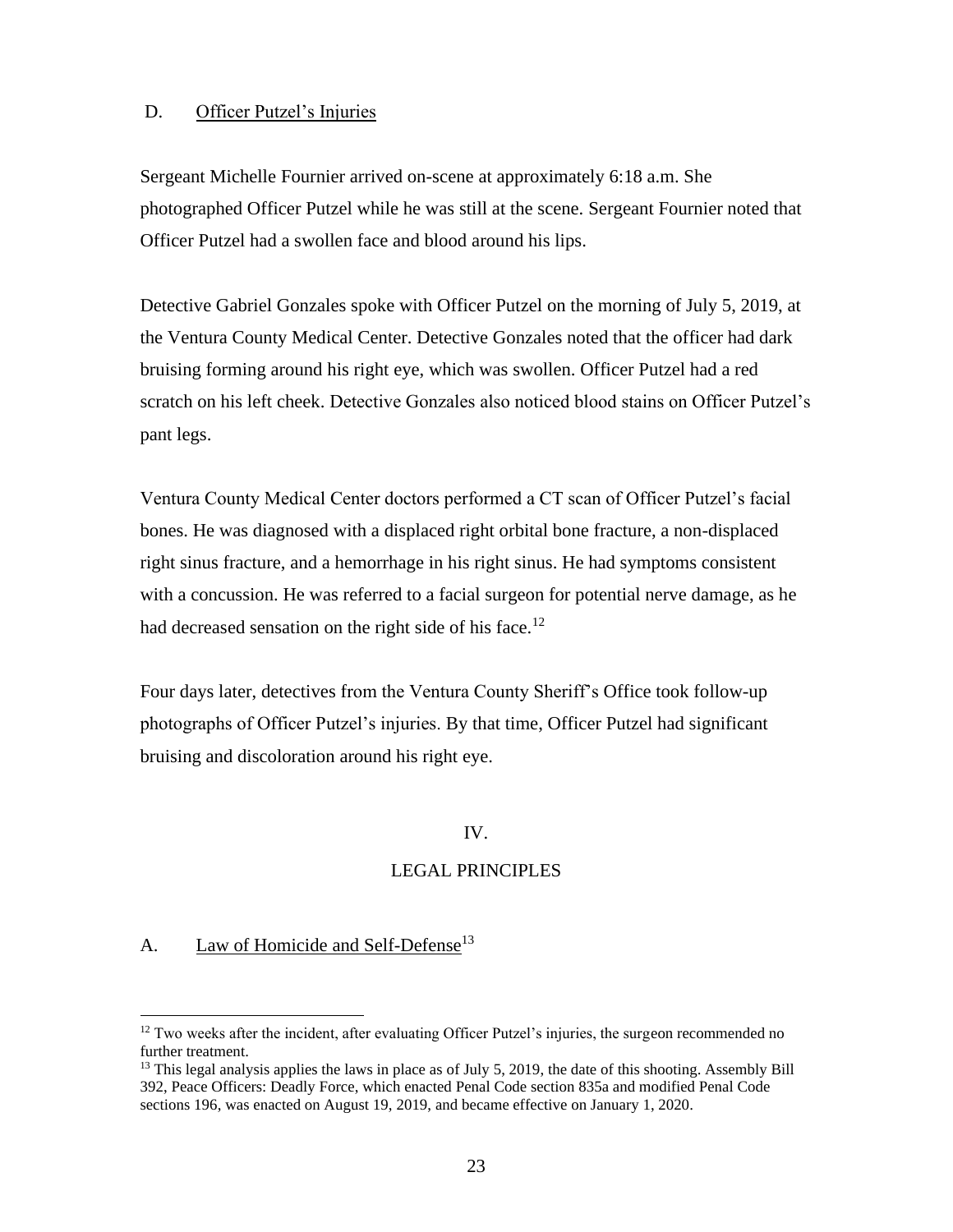Homicide is the killing of one human being by another, either lawfully or unlawfully. Homicide encompasses murder and manslaughter, which are unlawful, and acts of excusable and justifiable homicide, which are lawful.

Homicide is justifiable when committed by any person "resisting any attempt to murder any person, or to commit a felony, or to do some great bodily injury upon any person." (Pen. Code § 197(1).)

CALCRIM 505 sets forth the specific jury instructions on self-defense. It provides that a person is not guilty of murder or manslaughter if: 1) that person "reasonably believed that [the person] [or] someone else . . . was in imminent danger of being killed or suffering great bodily injury"; 2) that person "reasonably believed that the immediate use of deadly force was necessary to defend against that danger"; and 3) that person "used no more force than was reasonably necessary to defend against that danger." (*Judicial Council of California Criminal Jury Instructions (November 2019 Update), CALCRIM 505, "Justifiable Homicide: Self-Defense or Defense of Another."*)

CALCRIM 505 further provides that in deciding whether that person's "beliefs were reasonable, consider all the circumstances as they were known to and appeared to [that person] and consider what a reasonable person in a similar situation with similar knowledge would have believed. If [that person]'s beliefs were reasonable, the danger does not need to have actually existed." It also provides that "[a person] is not required to retreat. He or she is entitled to stand his or her ground and defend himself or herself and, if reasonably necessary, to pursue an assailant until the danger has passed. This is so even if safety could have been achieved by retreating." (*Ibid*.)

A killing by a peace officer is justifiable when it was "necessarily committed in overcoming actual resistance to the execution of some legal process, or in the discharge of any other legal duty" or "when necessarily committed in arresting persons charged with [a] felony, and who are fleeing from justice or resisting such arrest." (Pen. Code § 196.)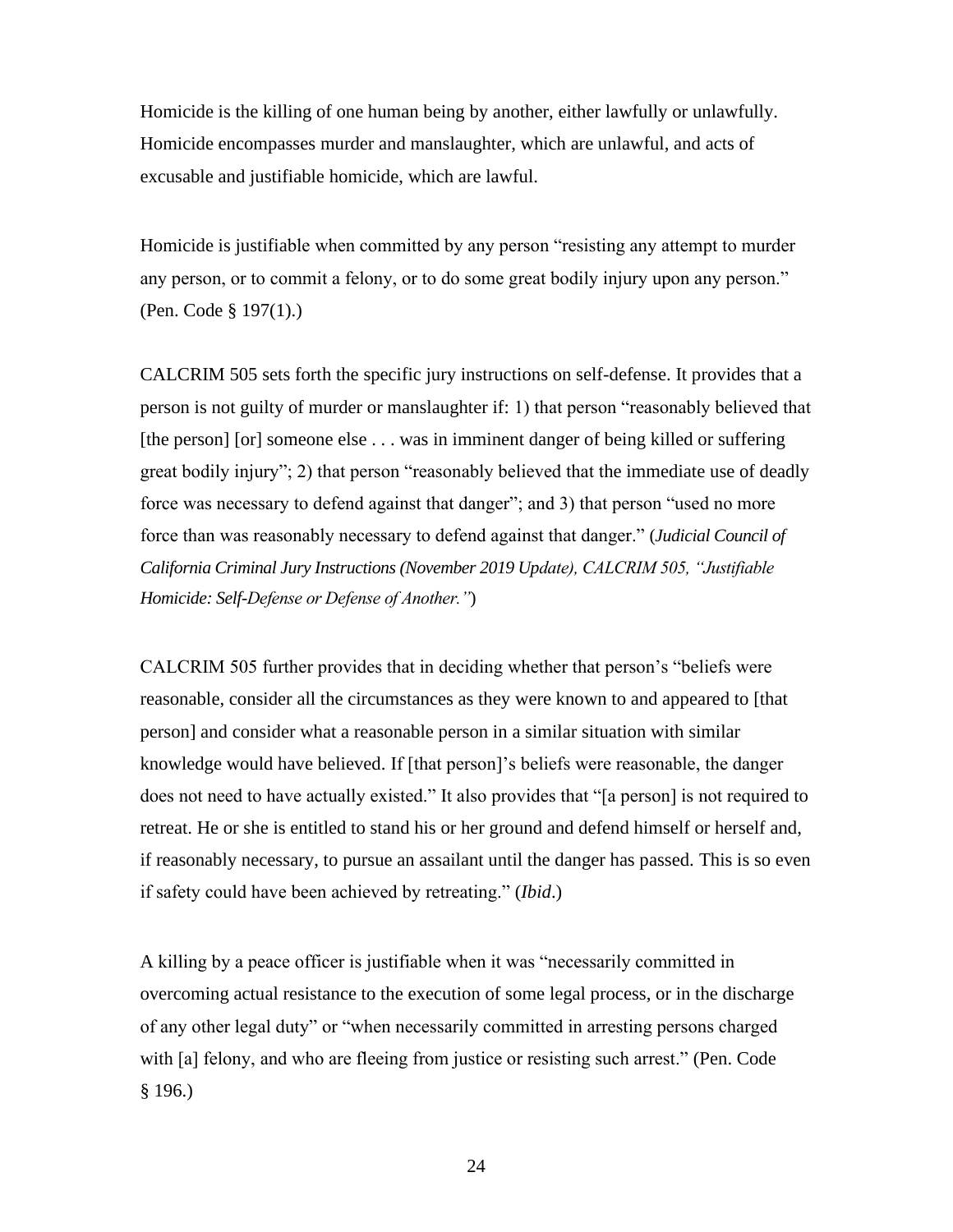Police officers have a duty "to maintain peace and security" and "to protect citizens from harm." (*Batts v. Superior Court* (1972) 23 Cal.App.3d 435, 438.) A police officer may use deadly force when the circumstances create a reasonable fear of death or serious bodily injury in the mind of the officer. (*Graham v. Conner* (1989) 490 U.S. 386, 396- 397.) Reasonableness includes "allowance for the fact that police officers are often forced to make split-second judgments—in circumstances that are tense, uncertain, and rapidly evolving—about the amount of force that is necessary in a particular situation." (*Ibid*.)

Under the Fourth Amendment, police are "not required to use the least intrusive degree of force possible" but may use only such force as is objectively reasonable under the circumstances. (*Forrester v. City of San Diego* (9th Cir. 1994) 25 F.3d 804, 807.) An officer's use of deadly force is reasonable only if "the officer has probable cause to believe that the suspect poses a significant threat of death or serious physical injury to the officer or others." (*Tennessee v. Garner* (1985) 471 U.S. 1, 3.) Furthermore, "if police officers are justified in firing at a suspect in order to end a severe threat to public safety, the officers need not stop shooting until the threat has ended." (*Plumhoff v. Rickard* (2014) 572 U.S. 765, 777; 134 S.Ct. 2012, 2022.)

"The test of reasonableness in this context is an objective one, viewed from the vantage of a reasonable officer on the scene. It is also highly deferential to the police officer's need to protect himself and others." (*Martinez v. County of L.A.* (1996) 47 Cal.App.4th 334, 343 (quoting *Graham* 490 U.S. at 396-397).) The reasonableness test requires careful attention to the facts and circumstances of each particular case, including: (1) "the severity of the crime at issue"; (2) "whether the suspect poses an immediate threat to the safety of the officers or others"; and (3) "whether [the suspect] is actively resisting arrest or attempting to evade arrest by flight." (*Graham*, *supra*, 490 U.S. at 396.)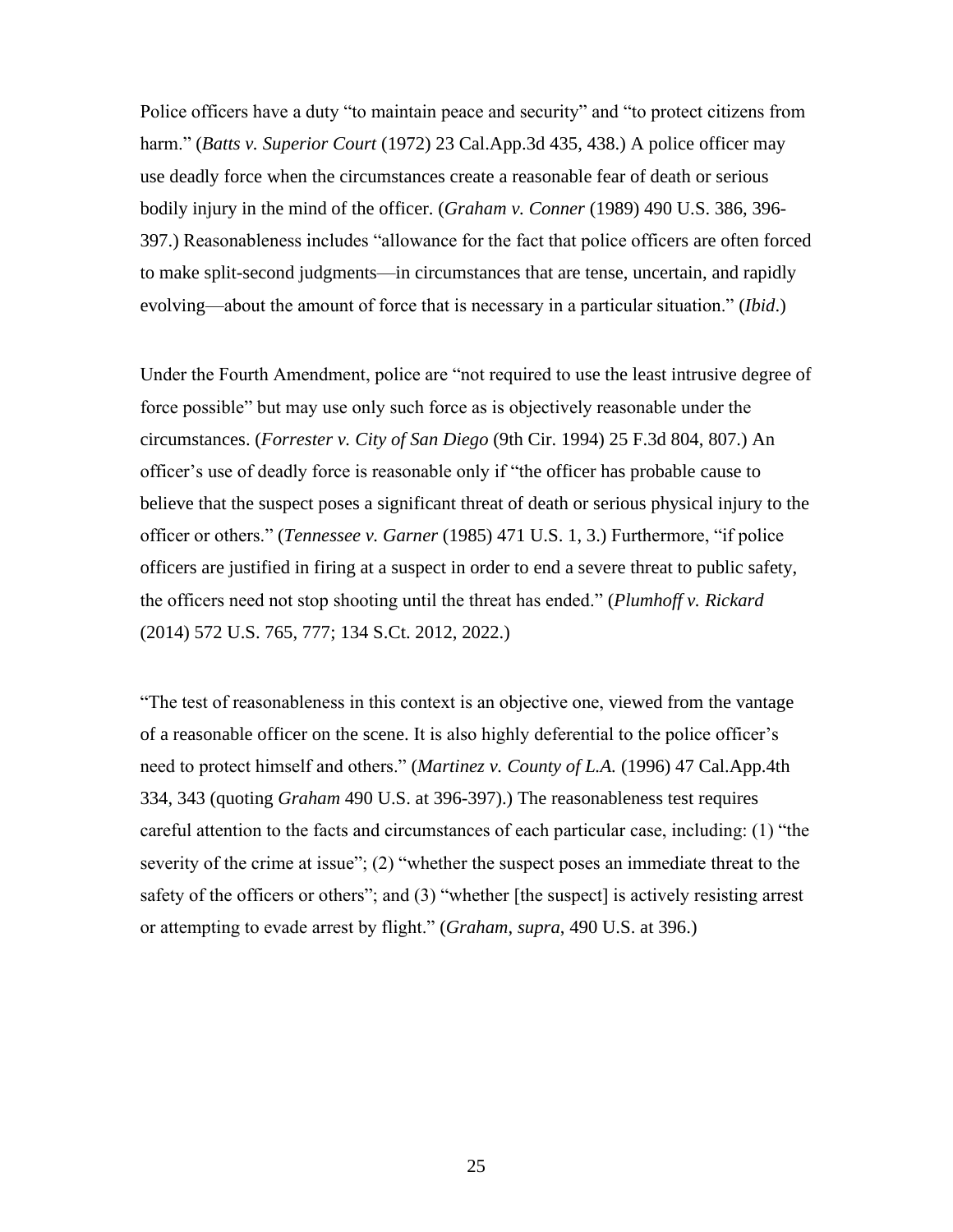#### B. Joshua Ortiz's Criminal Conduct

Ortiz engaged in felony and misdemeanor criminal conduct immediately prior to the shooting. Had he survived, he could have been charged with the commission of the following crimes:

- Assault on a peace officer by means likely to produce great bodily injury in violation of Penal Code section 245(c);
- Assault causing serious bodily injury in violation of Penal Code section 243(d);
- Resisting an executive officer in violation of Penal Code section 69; and
- Resisting, obstructing, or delaying a peace officer in violation of Penal Code section  $148(a)(1)$ .

### V.

## ANALYSIS

For several years, Joshua Ortiz had been dealing with mental health issues, likely exacerbated by substance abuse. Most of his law enforcement contacts centered around Mammoth Lakes and Bishop, California. Ortiz appeared to be living homeless during the majority of his contacts with police, where he was stealing food and told to stay away from some of the businesses. Ortiz's first appearance in Ventura County was in May 2019, approximately two months before his death. The reason he traveled to Ventura County is unknown. Ortiz was arrested in June 2019 and spent one month in the Ventura County Jail, where he was flagged as having mental health issues. He was released on July 4, 2019. Unfortunately, the plans for his mental health treatment had not yet come to fruition by the time he was released.

In the early morning hours of July 5, 2019, Ortiz was on foot, walking northbound on Highway 33 towards Ojai. Ortiz was running at vehicles driving by at speeds of 50 mph. He struck several vehicles with his hand as they swerved to avoid him. Both Jennifer Hogue and Pat Grennan remarked that it appeared Ortiz was trying to kill himself. They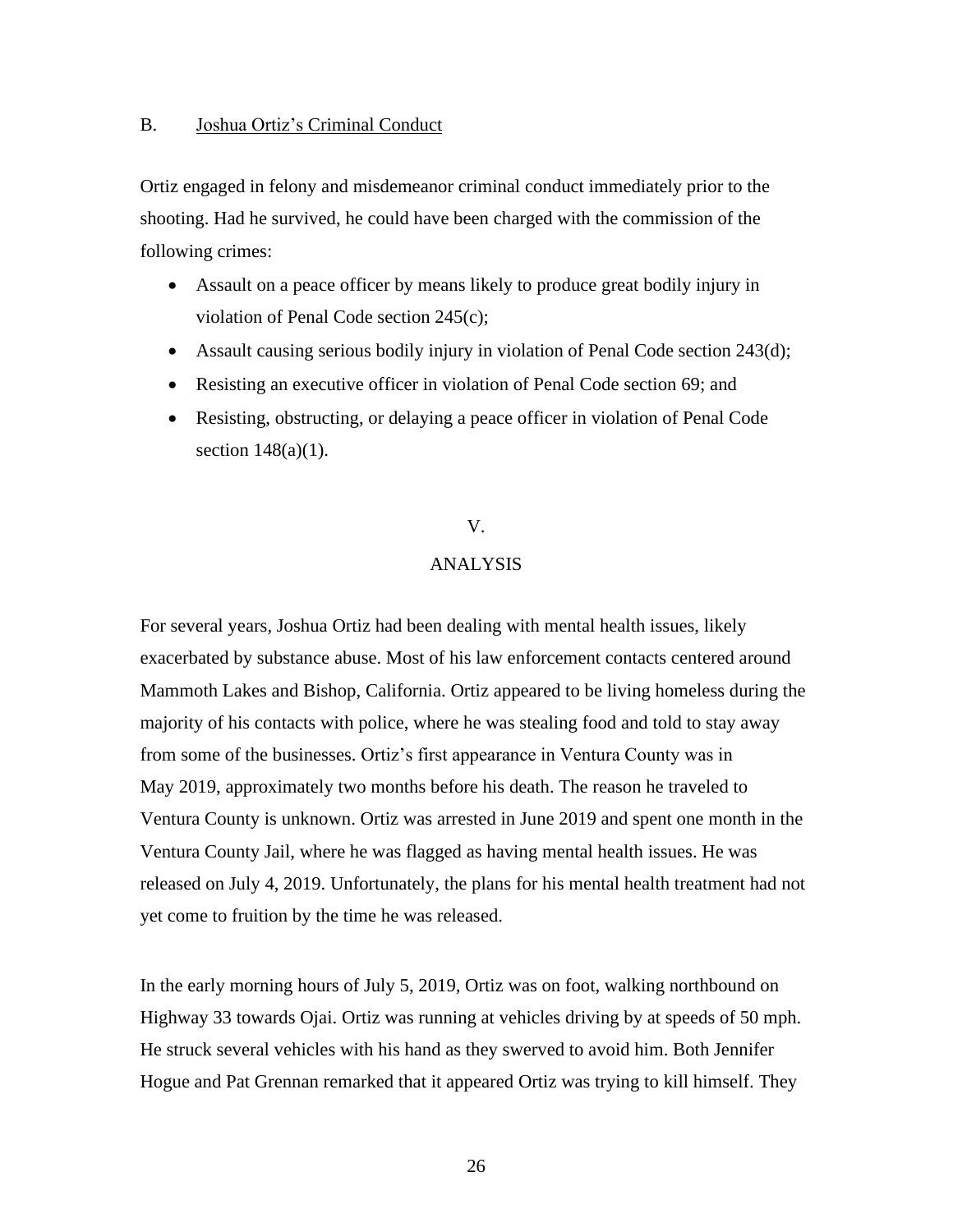both called 911 to convey the danger that Ortiz posed to himself and those on the highway.

Dispatch advised Officer Putzel that a subject was running at vehicles in the roadway and provided a physical description. Although pedestrian contacts were common for the California Highway Patrol, Officer Putzel's senses were heightened when he heard someone was running at vehicles on the highway.

As Officer Putzel drove past Ortiz on Highway 33, Ortiz had already discarded his shirt and boots. It was not a warm morning, and Officer Putzel grew even more concerned when he saw Ortiz approaching him, shirtless and shoeless, as the officer exited his patrol vehicle.

As Officer Putzel exited his vehicle to check on the status of Ortiz, he was immediately assaulted with a flurry of unprovoked punches by Ortiz. Officer Putzel attempted to unholster his taser, but he was unable to do so while being punched repeatedly. Officer Putzel attempted to create distance by running away from Ortiz. Ortiz grabbed the officer around his neck from behind and spun Officer Putzel to the ground while continuing to punch him.

Officer Putzel was lying on his back as he attempted to kick up at Ortiz to keep him at bay, but it was to no avail. Ortiz pushed the officer's legs to the side and hovered over him as Ortiz let loose a barrage of punches to the officer's face. Officer Putzel felt like he was going to lose consciousness.

Across Highway 33, David Valdez was facing the direction of the assault, where he was stopped at a stop sign on West Portal Street. He saw Ortiz walk towards Officer Putzel and throw punches at the officer's head. Moments later, Officer Putzel was on his back and Ortiz stood over him punching and kicking him.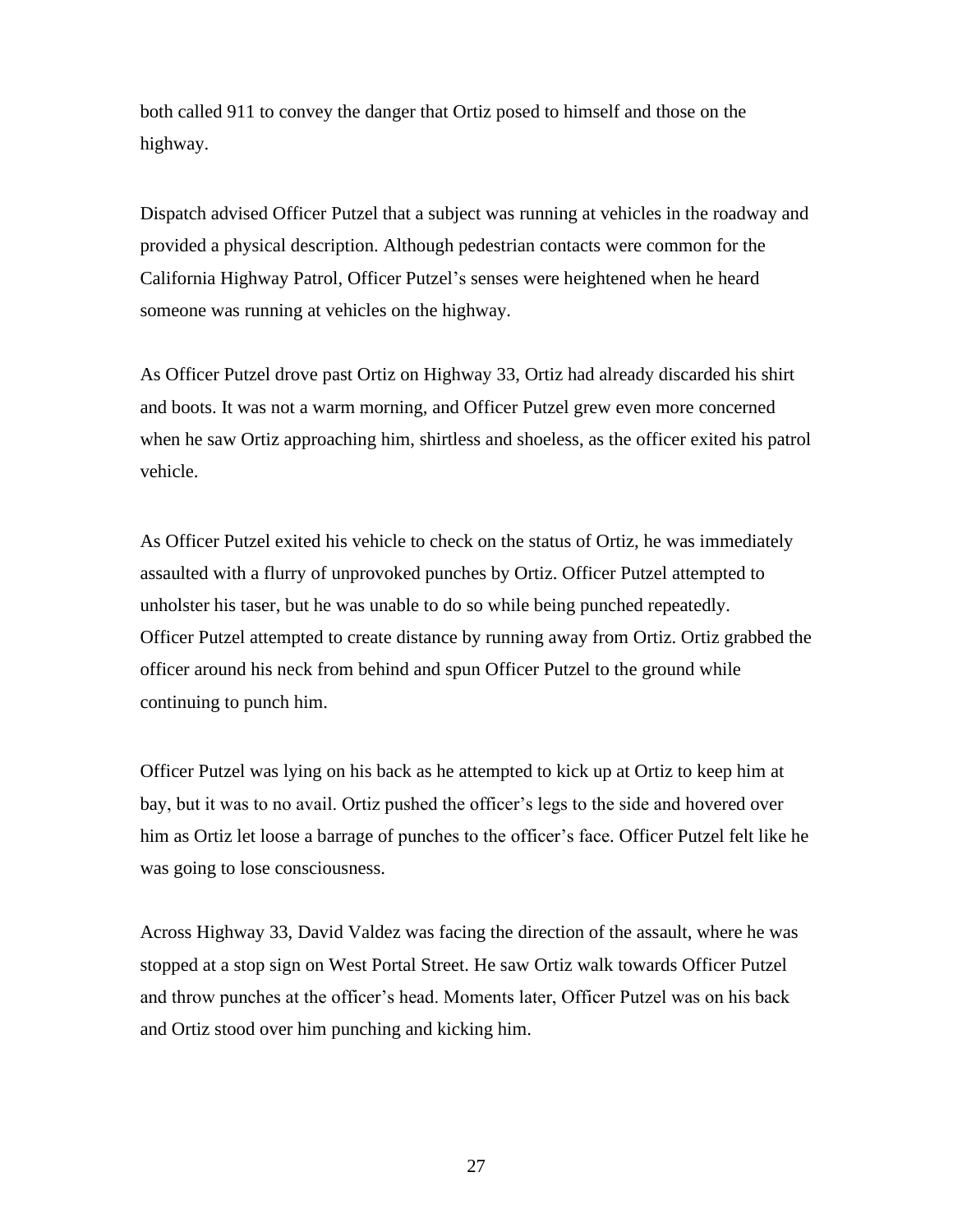Christopher Holladay had a similar perspective as he walked towards the incident on West Portal Street, across Highway 33. Holladay stated that Ortiz was hitting Officer Putzel in the head while the officer was still exiting his vehicle. Officer Putzel appeared to be stunned by the blows. As the attack continued, Holladay indicated that Ortiz was "all over" Officer Putzel swinging punches. Holladay saw Officer Putzel go down to the ground while Ortiz was on top of him.

Officer Putzel suffered significant injuries to his face during the attack. He sustained a fractured orbital bone on his right side and fractured sinus on his left side. His symptoms were consistent with sustaining a concussion. As he was sustaining the blows to his face, Officer Putzel felt light-headed, his vision was blurry, and he was losing consciousness.

Under these circumstances, a reasonable officer would have concluded, as did Officer Putzel, that Ortiz's actions posed a significant threat of death or serious physical injury to the officer. Ortiz had thrown numerous punches at the officer, who had just exited his vehicle to check on Ortiz's welfare. As Officer Putzel tried to create space, Ortiz got him into a chokehold from the rear, inhibiting the officer's breathing, and then took the officer to the ground which is a position of disadvantage to the officer.

Officer Putzel found himself defenseless on his back. He tried to kick up at Ortiz, but it had no effect. Ortiz continued to punch the officer on both sides of his head. At this point, it is reasonable to believe that the immediate use of deadly force was necessary to defend against the danger that Ortiz presented. Ortiz's actions constituted an assault by means likely to produce great bodily injury upon a peace officer, a violation of Penal Code section 245(c), and an assault causing serious bodily injury, a violation of Penal Code section 243(d). Ortiz's actions also constituted violations of Penal Code section 69, resisting an executive officer, and Penal Code section 148(a)(1), resisting, obstructing, or delaying a peace officer.

Officer Putzel fired a single shot in response to the threat Ortiz posed. Ortiz immediately fell backwards, and Officer Putzel holstered his firearm. Consistent with his training,

28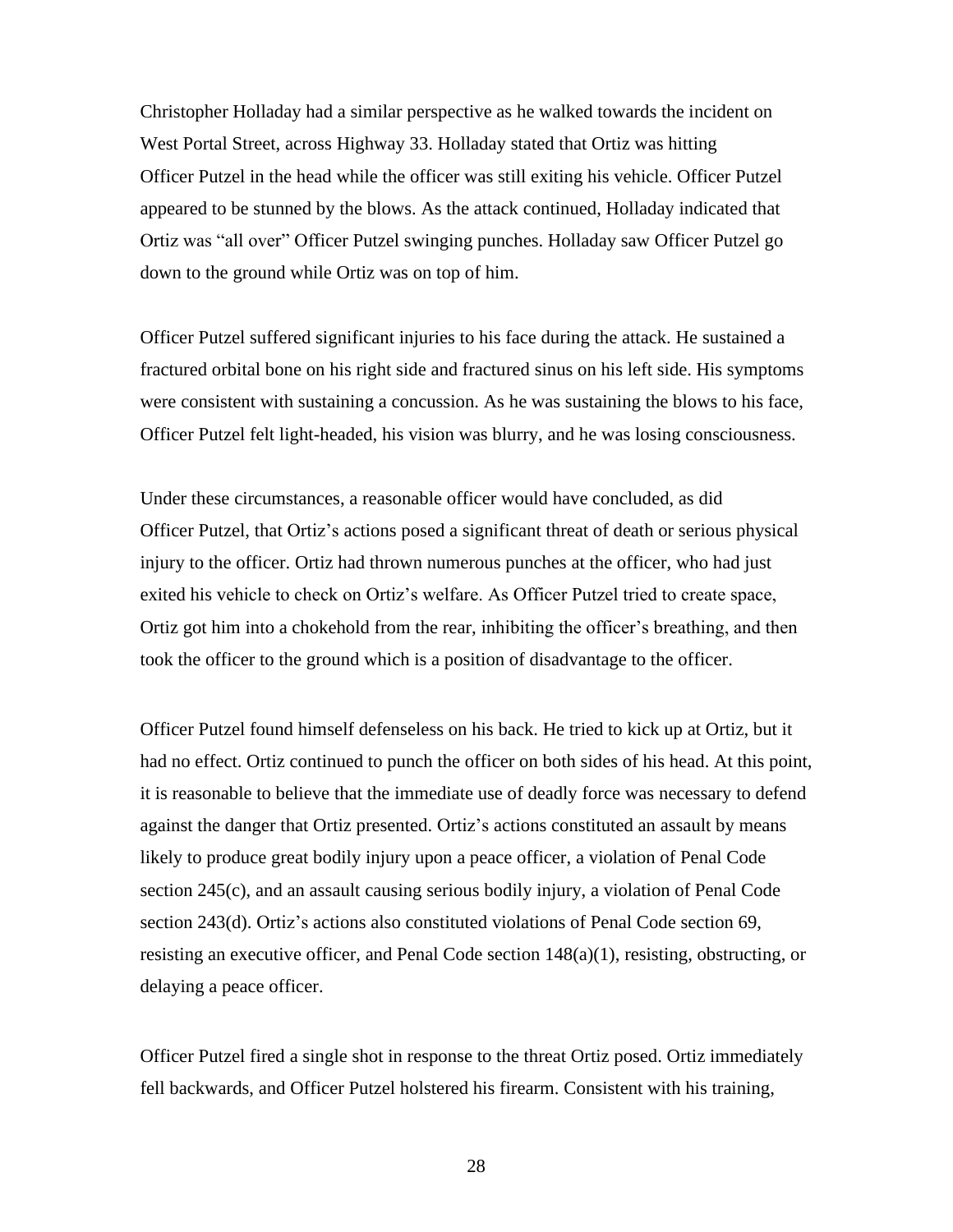Officer Putzel ceased the use of deadly force. Then, Officer Putzel immediately began life saving efforts on Ortiz with the assistance of Deputy Urton.

An evaluation of the reasonableness of Officer Putzel's decision requires consideration of the limited amount of time he had to decide to use deadly force in a completely unprovoked, violent situation. A review of the patrol vehicle MVARS video revealed that approximately 10 seconds passed from the time Ortiz initiated the assault to the point when Officer Putzel fired the shot. During this very brief window of time, Officer Putzel sustained numerous blows to his face, resulting in multiple fractures.

Officer Putzel was not legally obligated to retreat from the assault by Ortiz. However, Officer Putzel did attempt to gain space between himself and Ortiz to no avail. Ortiz continued to strike Officer Putzel so rapidly and viciously that he broke bones in Officer Putzel's face. The officer fired the shot as a last resort to avoid unconsciousness. At this point, Officer Putzel was thinking, "This guy is going to [ ] kill me. He's not stopping. He's going to [ ] kill me!" Officer Putzel knew that he was alone, and backup was not arriving. He fired his weapon to avoid the significant threat of great bodily injury or death. After Officer Putzel fired the shot, he secured the scene and began lifesaving attempts even though he had just sustained serious injuries.

Under this set of facts and the laws governing self-defense, Officer Putzel reasonably defended himself. Officer Putzel justifiably responded to the threat of imminent danger of great bodily injury and death at the time he discharged his weapon at Ortiz.